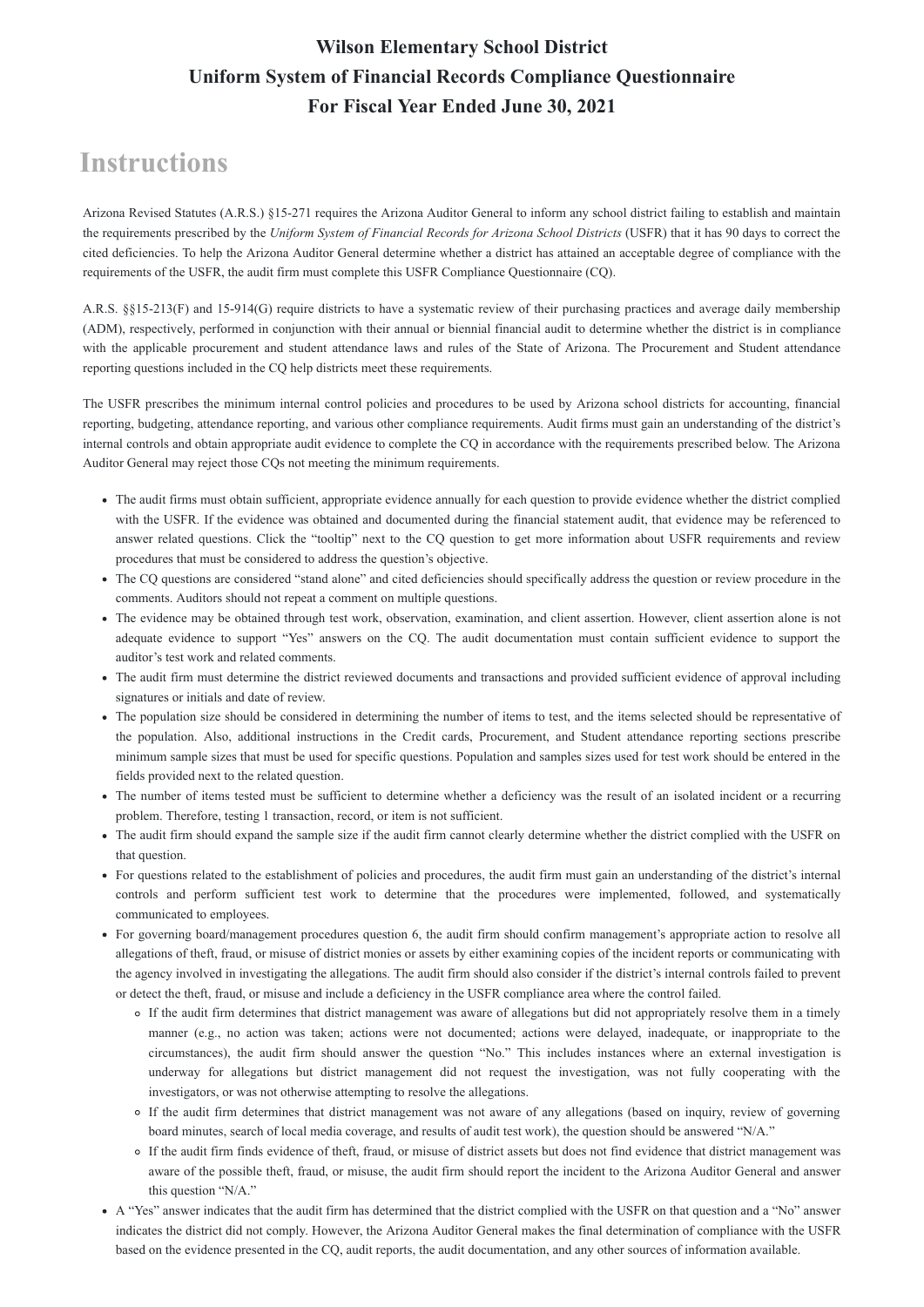- The audit firm must adequately explain all "No" answers in the comment box below the question. Deficiencies must be described in sufficient detail to enable the Arizona Auditor General to determine the nature and significance of the deficiency for: (a) assessing compliance with the USFR, (b) appropriately describing the deficiency in a report, and (c) testing compliance during a status review. The description should include the number of items tested and the number of exceptions noted, or dollar amount of the error, and any other relevant information that would provide context for the deficiency.
- The audit firm must adequately explain all "N/A" answers in the comment box below the question, unless the reason for the N/A is obvious.
- Cash and revenues questions apply to all the district's cash and revenue, including food service, auxiliary operations, extracurricular activities fees tax credit, and student activities receipts and bank accounts. Comments for "No" answers to these questions should indicate the type of receipt or bank account to which the deficiency applies.
- The questions in the CQ do not address all requirements of the USFR. If the audit firm is aware of noncompliance with a requirement of the USFR that is not addressed in the CQ, including the School District Procurement Rules and the Arizona Department of Education's (ADE) membership and attendance guidelines, the audit firm should include the compliance findings in its reports issued in accordance with *Governmental Auditing Standards and Title 2 U.S. Code of Federal Regulations Part 200, Uniform Administrative Requirements, Cost Principles, and Audit Requirements for Federal Awards (Uniform Guidance),* as applicable.

The audit firm must make the resulting audit documentation supporting the audit firm's answers on the CQ available on request for the Arizona Auditor General and the ADE's review. To facilitate this review, the audit firm should include in the audit documentation a copy of the CQ with references to the audit procedures performed for each question.

Once the audit firm has completed, reviewed, and signed the CQ, it must submit it electronically to the Arizona Auditor General by following the instructions at the end of the web-based CQ. Audit firms should print the file to PDF to create the CQ document to distribute to the district. As required by A.R.S. §15-914(D), the district must submit the completed CQ with the audit reporting package to the district's county school superintendent's office and ADE.

#### FY 2021 Addendum

We understand districts faced challenges in all aspects of operations to comply with the State's COVID-19 Executive Orders and reopen schools during fiscal year (FY) 2021. We know there may be instances of noncompliance with the Uniform System of Financial Records for Arizona School Districts (USFR) that occurred, and we will take that into consideration when we evaluate districts' FY 2021 USFR CQs. While the USFR and statutory requirements still applied, if a district modified its existing internal controls because critical tasks could not be accomplished following the district's typical business process, at a minimum, those modified processes and decisions made should have been documented. Audit firms should consider adding additional information for cited deficiencies to provide detail and context for us to consider as we review completed FY 2021 USFR CQs. If a district's previously established processes were not practical in the COVID-19 environment, here are some areas for audit firms to consider when performing audit test work:

- Payroll—As employees may have performed tasks remotely during the year, time sheets might not be available to support all payroll payments during the school closure, and auditors should consider other support the district maintained for the payment. Further, if a district's auditor identifies salary and benefits expenses coded to functions that did not align with the employee's duties during the school closures, the auditor should indicate that in the comments on the USFR CQ so that we can take that information into consideration when evaluating a district's compliance with the USFR for FY 2021.
- Governing board meetings and expenditure approvals—The Attorney General issued an Opinion, I20-002, regarding public meetings to comply with social distancing recommendations. Further, to comply with A.R.S. §15-321, districts may have already had procedures in place for governing board members to approve expenditure vouchers in between meetings using an electronic approval process, such as electronic signatures, or implemented similar procedures to comply with the State's social distancing recommendations and Executive Orders.
- Procurement—Districts should have continued to follow the procurement rules, as described in the Attorney General's issued Opinion I20-003 and Procurement Guidance during school closures.
- Student attendance—Auditors should verify that the district followed its ADE approved Distance Learning Plan for student attendance.
- Transportation—In FY 2021, ADE did not modify the transportation reporting requirements for miles and student riders. Auditors should verify the district's FY 2021 transportation reporting.

### **Governing board/management procedures**

**Objective: To determine whether the governing board and District management have established and implemented certain procedures as required by statute.**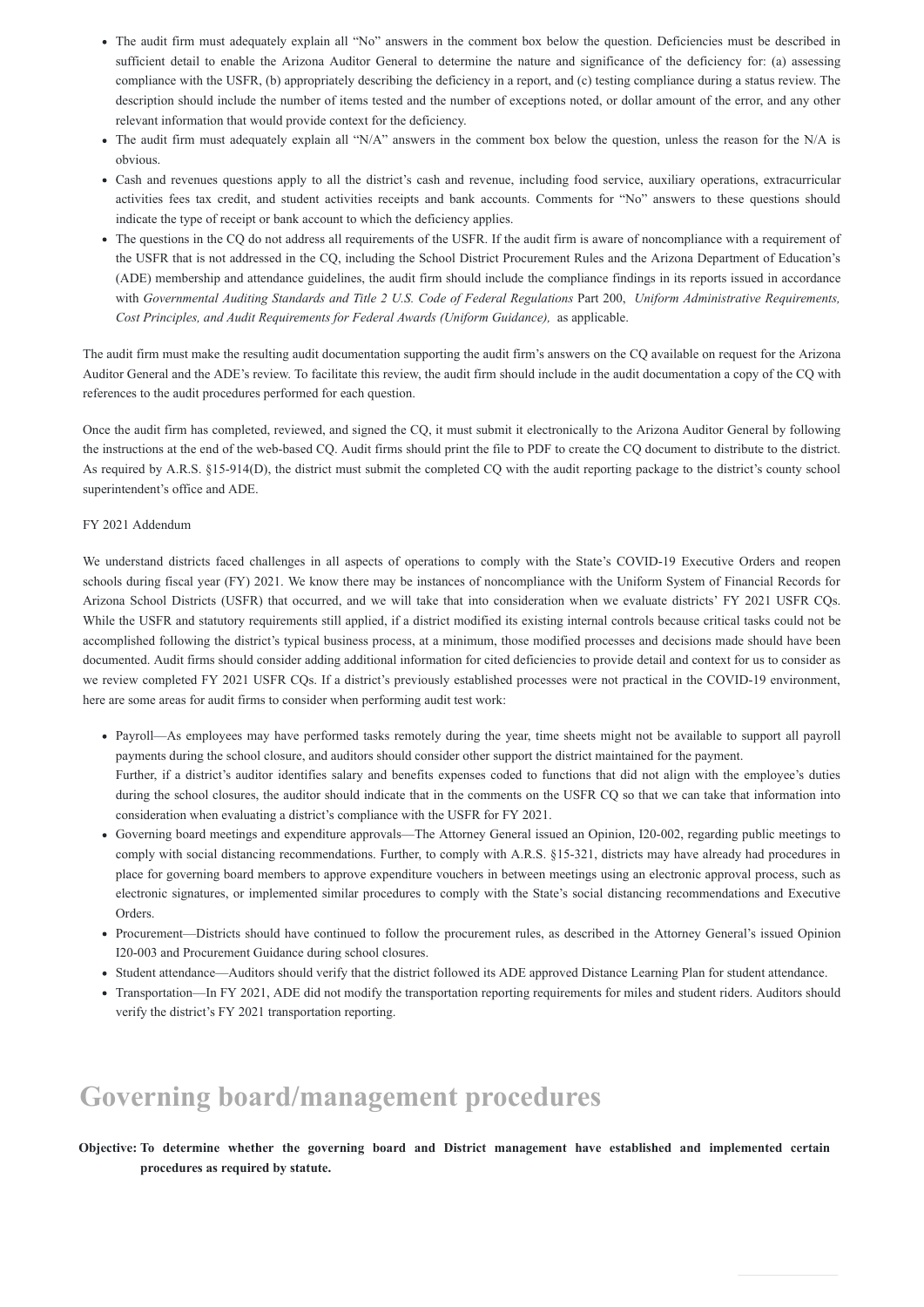- 1. The District held governing board meetings in accordance with **A.R.S.** §§38-431 to 38-431.09, and prepared and retained written minutes and/or recordings.
- Yes

- 2. The District annually provided guidance to all governing board members and employees on what constitutes a substantial interest and that the conflict-of-interest statutes apply to all District governing board members and employees. [A.R.S. §38-502](https://www.azleg.gov/viewdocument/?docName=https://www.azleg.gov/ars/38/00502.htm) and [A.R.S. §38-509](https://www.azleg.gov/viewdocument/?docName=https://www.azleg.gov/ars/38/00509.htm)
- Yes

- 5. Employees or governing board members with reported conflicts, except as provided in [A.R.S. §15-323](https://www.azleg.gov/viewdocument/?docName=https://www.azleg.gov/ars/15/00323.htm), refrained [from voting upon or otherwise participating in any manner in that purchase.](https://www.azleg.gov/viewdocument/?docName=https://www.azleg.gov/ars/38/00503.htm) [A.R.S. §38-502\(11\)](https://www.azleg.gov/viewdocument/?docName=https://www.azleg.gov/ars/38/00502.htm) and A.R.S. §38-503(B)
- N/A
- Yes
- 3. The District annually obtained conflict-of-interest (COI) forms that adequately allowed governing board members and employees to fully disclose a conflict of interest in any contract, sale, purchase, or service, and prior to accepting the forms, management reviewed the information to ensure governing board members and employees properly completed the form and sufficiently disclosed the required information. [A.R.S. §38-502](https://www.azleg.gov/viewdocument/?docName=https://www.azleg.gov/ars/38/00502.htm)
- 4. The District maintained, for public inspection, a special file with all documents necessary to memorialize all conflict-of-interest disclosures. [A.R.S. §38-509](https://www.azleg.gov/viewdocument/?docName=https://www.azleg.gov/ars/38/00509.htm)
- Yes

No reported conflicts.

6. The District's management notified the Arizona Auditor General and appropriately resolved all allegations of theft, fraud, or misuse of District monies and assets in a timely manner.

N/A

No allegations of theft, fraud, or misuse during fiscal year 2020-21.

7. The governing board established written personnel and payroll policies and approved employee contracts that included salary and wage schedules, and any other agreed-upon terms of employment.

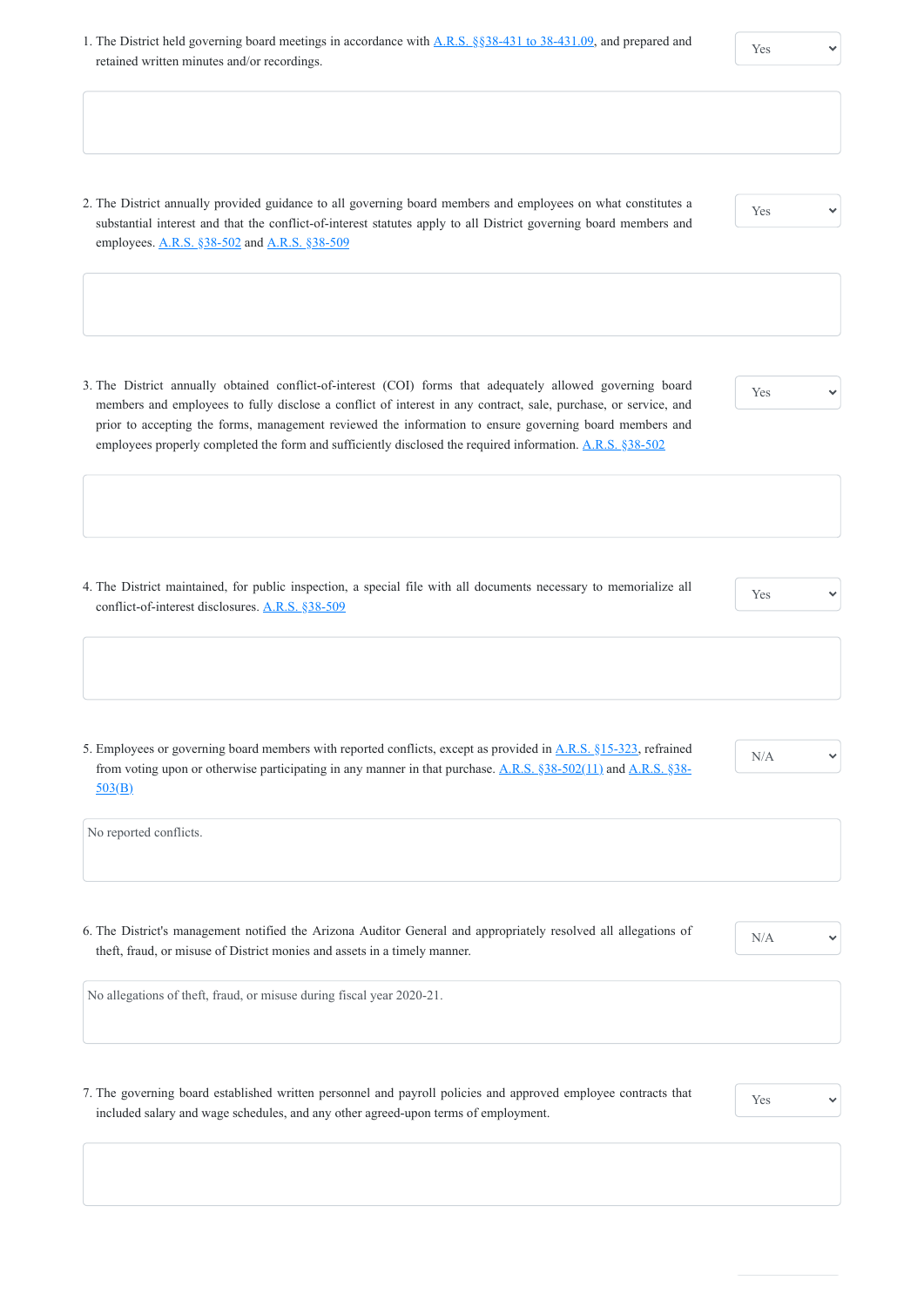11. The governing board obtained voter approval to construct buildings and purchase or lease school sites, unless otherwise exempted by  $A.R.S. \S15-342(25)$ .

9. The governing board received monthly Student Activities Fund Reports of Cash Receipts, Disbursements, Transfers, and Cash Balances that were accurately prepared. [A.R.S. §15-1123](https://www.azleg.gov/viewdocument/?docName=https%3A%2F%2Fwww.azleg.gov%2Fars%2F15%2F01123.htm)

Yes

10. The governing board approved student clubs' and organizations' fund-raising events. [A.R.S. §15-1121](https://www.azleg.gov/viewdocument/?docName=https://www.azleg.gov/ars/15/01121.htm) Yes

Sample

1. [The budget included all funds as required by A.R.S. §15-905](https://www.azauditor.gov/reports-publications/school-districts/forms) and followed the form's Budget—Submission and Publication Instructions.

N/A

 $\checkmark$ 

| No such expenditures. |  |
|-----------------------|--|
|                       |  |

### **Budgeting**

**Objective: To determine whether the District's budget preparation processes ensure that the District properly allocates the monies it receives, stays within those budgets, and accurately informs the public about the use of those monies.**

Yes

 $\checkmark$ 

2. Total budgeted expenditures on the adopted budget for the Maintenance and Operation (M&O) and Unrestricted Capital Outlay Funds (UCO) were less than or equal to the budgeted amounts on the published proposed budget. [A.R.S.§15-905\(E\)](https://www.azleg.gov/viewdocument/?docName=https%3A%2F%2Fwww.azleg.gov%2Fars%2F15%2F00905.htm)

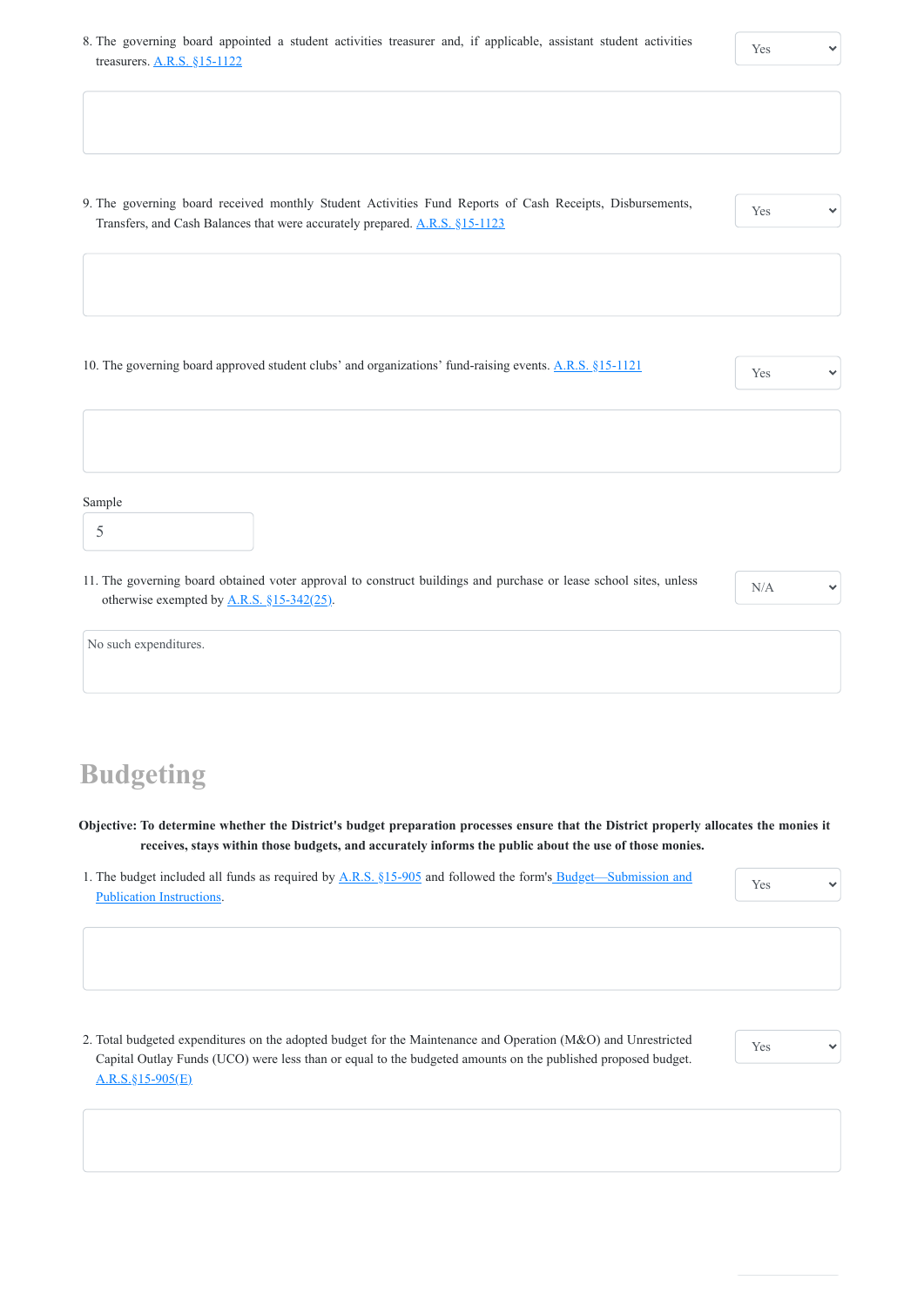exceeded either limit, the District followed the requirements of  $\underline{A.R.S.\S15-905(E)}$ .

3. Total budgeted expenditures on the adopted budget for the M&O Fund and UCO Fund were within the general budget limit and the unrestricted capital budget limit. If not, and ADE notified the District that the budget

- 4. The District completed its revised expenditure budget before May 15 and filed it electronically with the Superintendent of Public Instruction by May 18. A.R.S. §15-905(I)
- 5. The District reduced the budget by the prior year's overexpenditure (or a portion of the prior year's overexpenditure, as approved by the Superintendent of Public Instruction) or the District began the process to correct its prior year's data that impacts state-aid and/or budget capacity. A.R.S. §15-905(M) and [A.R.S. §15-915](https://www.azleg.gov/viewdocument/?docName=https%3A%2F%2Fwww.azleg.gov%2Fars%2F15%2F00915.htm)

Yes

Yes

N/A

 $\checkmark$ 

 $\checkmark$ 

No prior year over-expenditure.

# **Accounting records**

**Objective: To determine whether the District accurately maintains accounting records to provide support for financial information. Test work should indicate the procedures performed to document what processes and controls the District has in place to reduce the risk of undiscovered errors that would affect the reliability of information reported to the public and oversight agencies, such as tracing detailed source documents to the District's trial balance that agree to the financial statements.**

1. The District coded transactions in accordance with the [USFR Chart of Accounts.](https://www.azauditor.gov/sites/default/files/USFRCOA72320.pdf)

In the fiscal year, the following errors were noted:

- The District incorrectly coded 2020-2021 annual ASBA membership dues of \$3,326 as a travel reimbursement. The District has subsequently corrected the coding through a journal entry.
- For one of 50 disbursements reviewed, the District did not code expenditures in accordance with the USFR Chart of Accounts.

- The District did not allocate state equalization and property taxes in alignment with its budget in the current year.

journal entries were signed, dated, and approved by someone other than the preparer.

Yes

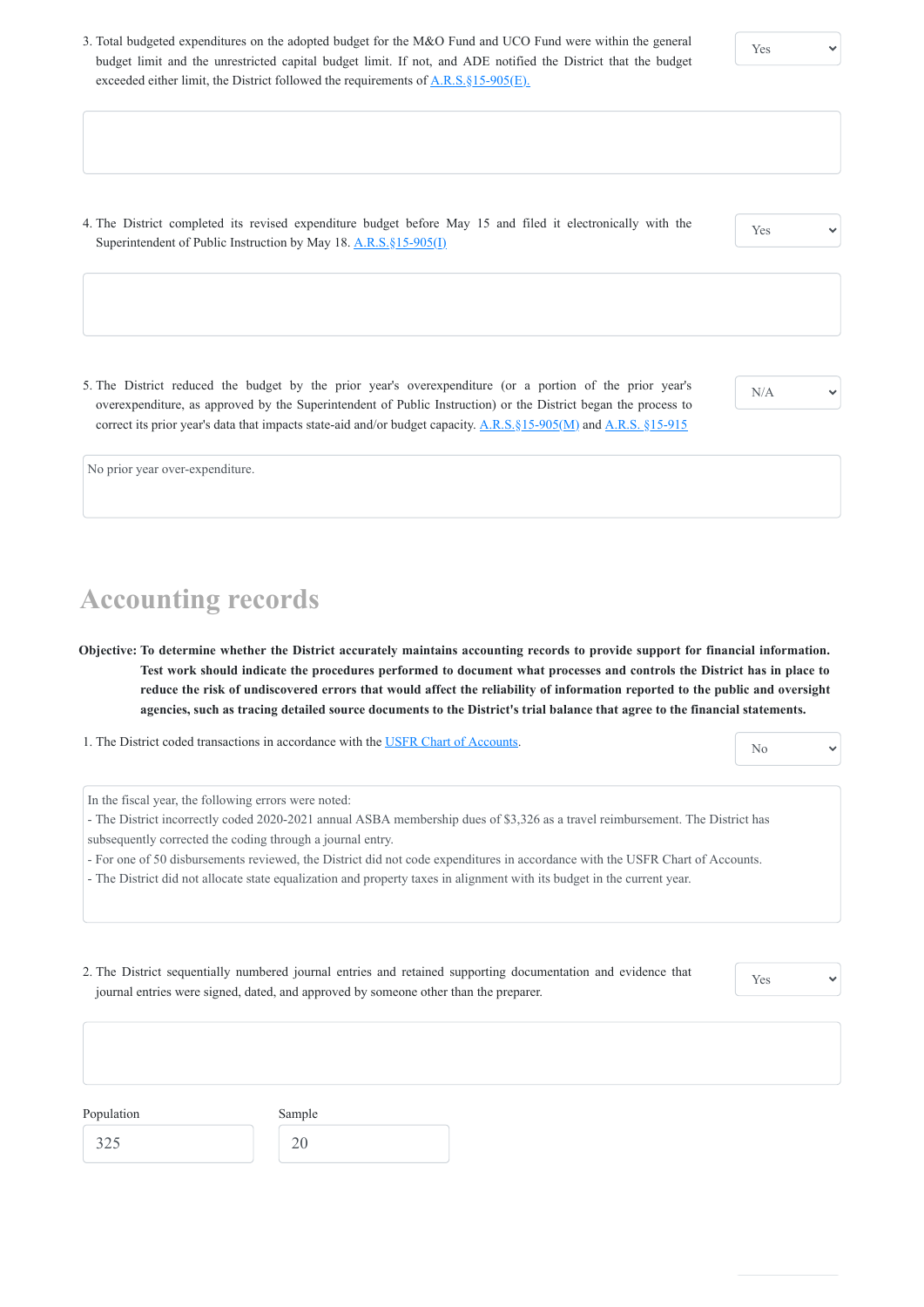3. The District transferred monies only between funds listed in the USFR §III Chart of Accounts–Authorized Transfers.

| Population | Sample                                                                                                                                                                                                                            |     |  |
|------------|-----------------------------------------------------------------------------------------------------------------------------------------------------------------------------------------------------------------------------------|-----|--|
| 12         | 12                                                                                                                                                                                                                                |     |  |
|            | 4. The District documented and dated a monthly review of financial transactions the county school superintendent<br>(CSS) initiated (i.e., revenue or journal entries) for propriety and researched and resolved any differences. | Yes |  |
|            |                                                                                                                                                                                                                                   |     |  |
|            | 5. The District reconciled cash balances by fund monthly with the CSS or county treasurer's records, and properly                                                                                                                 | Yes |  |
|            | supported, documented, and dated the reconciliations.                                                                                                                                                                             |     |  |

## **Cash and revenue**

**Objective: To determine whether the District maintained controls over cash transactions to safeguard monies, protect employees involved in handling monies from accusations of misuse, and reduce the risk of theft or loss. Test work for cash and revenue should document how the processes work, employees involved in those processes, and how the processes were verified.**

 $\checkmark$ 

2. The District used an M&O Fund revolving bank account in accordance with **A.R.S. §15-1101**. Yes



Account was closed in June 2021.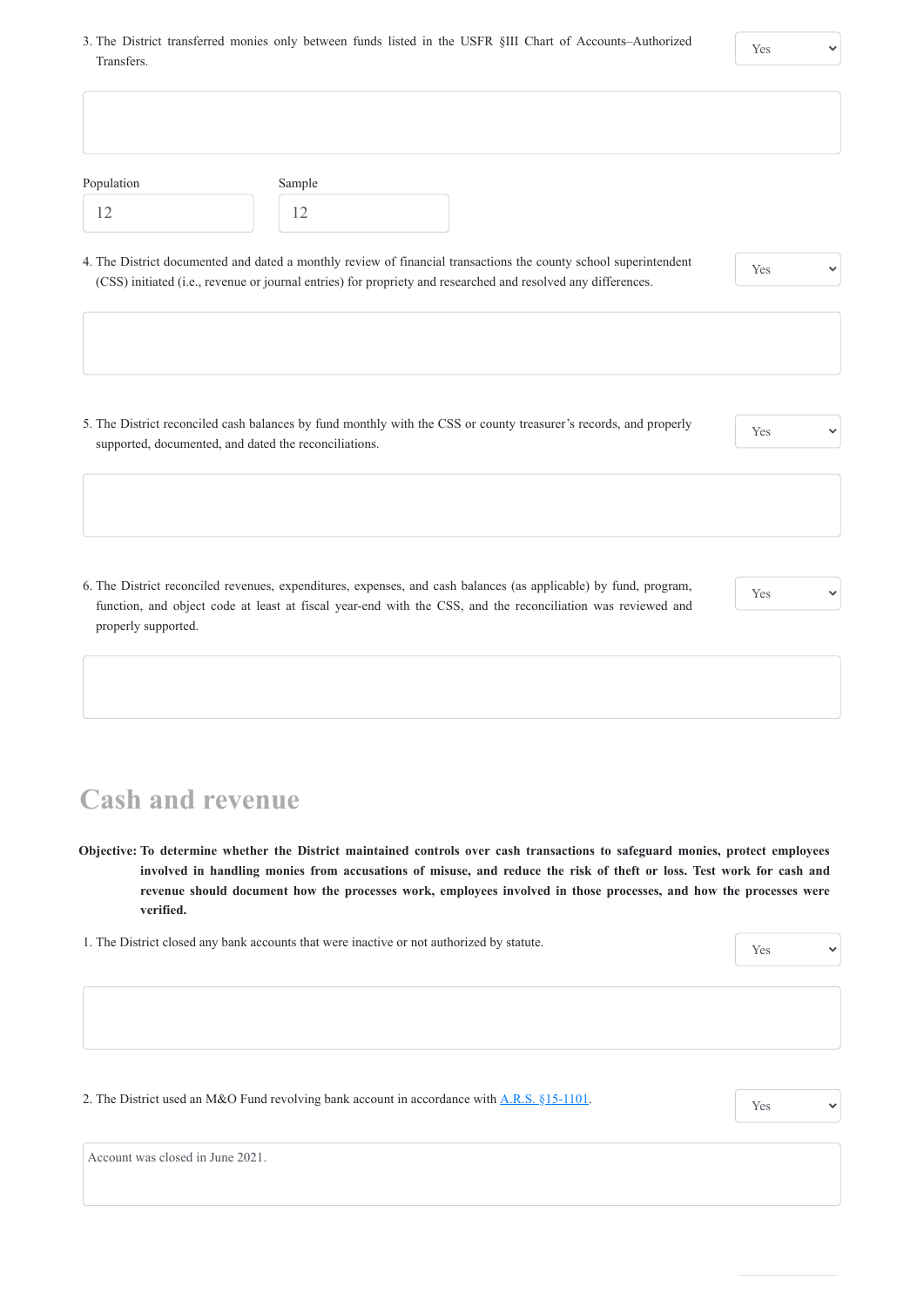$\checkmark$ 

| Monies held in the miscellaneous receipts clearing bank account at 6/30/21 had not been deposited as of 11/5/21. There was a balance that<br>was not cleared.                                                                                      |     |              |
|----------------------------------------------------------------------------------------------------------------------------------------------------------------------------------------------------------------------------------------------------|-----|--------------|
| 4. The District used a Food Service Fund clearing bank account(s) in accordance with Arizona Attorney General<br>Opinion I60-35.                                                                                                                   | N/A |              |
| No account.                                                                                                                                                                                                                                        |     |              |
| 5. The District used a Food Service Fund revolving bank account in accordance with A.R.S. §15-1154.                                                                                                                                                | N/A |              |
| No account.                                                                                                                                                                                                                                        |     |              |
| 6. The District used an Auxiliary Operations Fund bank account in accordance with A.R.S. §15-1126.                                                                                                                                                 | N/A | $\checkmark$ |
| No account.                                                                                                                                                                                                                                        |     |              |
| 7. The Auxiliary Operations Fund bank or treasurer account deposits included all monies raised in connection with<br>the activities of school bookstores and athletics and were supported by appropriate documentation. A.R.S. §15-<br><u>1126</u> | Yes | $\checkmark$ |
| Population<br>Sample                                                                                                                                                                                                                               |     |              |

7

5

8. The extracurricular activities fees tax credit monies were included in the Auxiliary Operations Fund and/or separately accounted for in a Extracurricular Activities Fees Tax Credit Fund.

Yes

 $\checkmark$ 

9. The District used the Auxiliary Operations Fund revolving bank account(s) in accordance with  $\underline{A.R.S. \S15-1126}$ .



No account.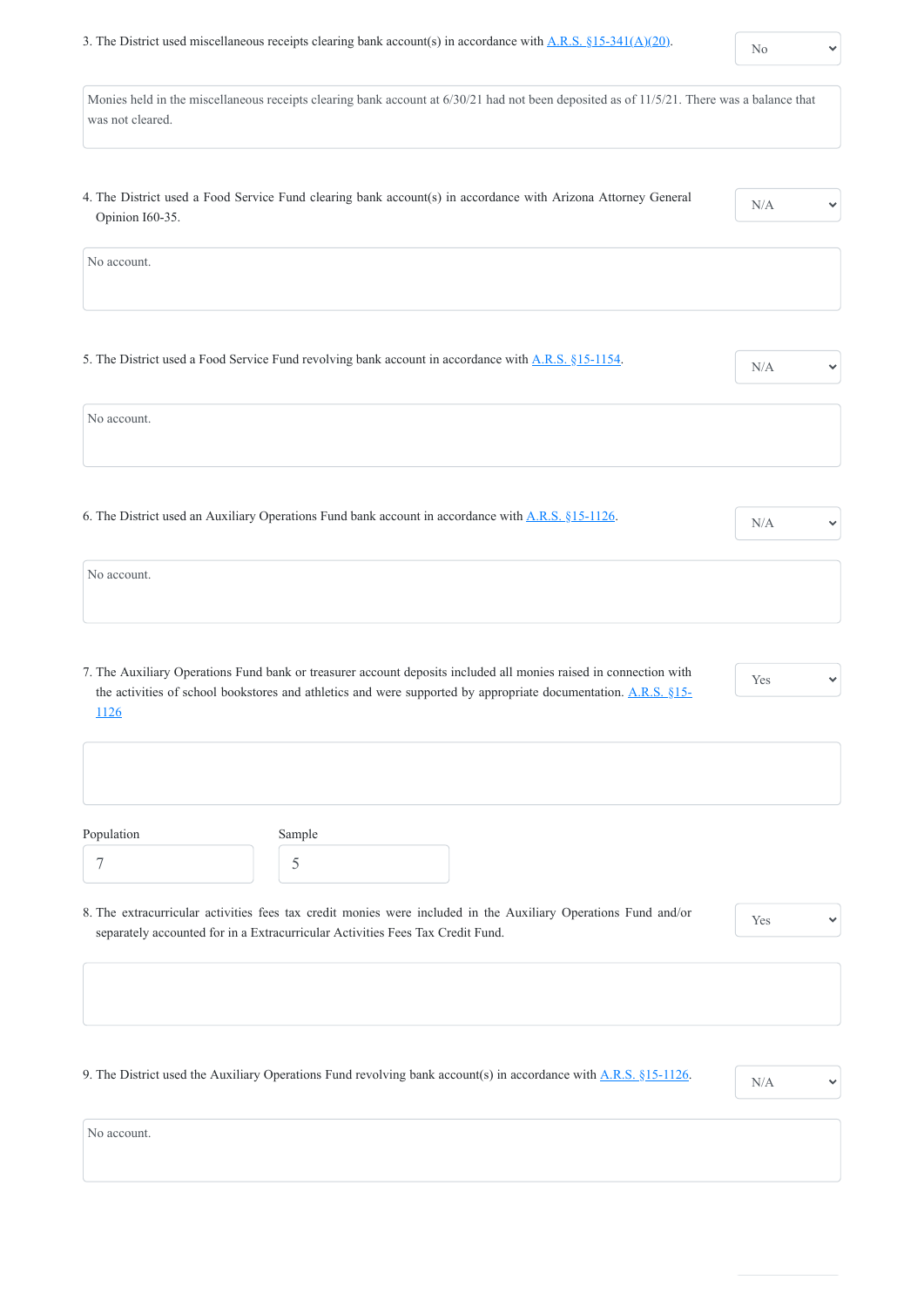| Account was closed in March 2021. |  |  |
|-----------------------------------|--|--|
|-----------------------------------|--|--|

11. The Student Activities Fund monies were deposited in a bank or treasurer account designated as the Student Activities Fund account.

| - |  |  |
|---|--|--|

 $\checkmark$ 

12. The District used the Student Activities Fund revolving bank account in accordance with [A.R.S. §15-1124.](https://www.azleg.gov/viewdocument/?docName=https://www.azleg.gov/ars/15/01124.htm)

No account.

13. The District used the federal payroll tax withholdings bank account in accordance with USFR page VI-H-6.

14. The District used the State income tax withholdings bank account in accordance with <u>[A.R.S. §15-1222](https://www.azleg.gov/viewdocument/?docName=https://www.azleg.gov/ars/15/01222.htm)</u>.

 $\checkmark$ 

15. [The District used the employee insurance programs withholdings bank account\(s\) in accordance with A.R.S.](https://www.azleg.gov/viewdocument/?docName=https%3A%2F%2Fwww.azleg.gov%2Fars%2F15%2F01223.htm) §15-1223.

Yes

16. The District used the payroll direct deposits clearing bank account in accordance with [A.R.S. §15-1221](https://www.azleg.gov/viewdocument/?docName=https%3A%2F%2Fwww.azleg.gov%2Fars%2F15%2F01221.htm).

| Yes |  |
|-----|--|
|     |  |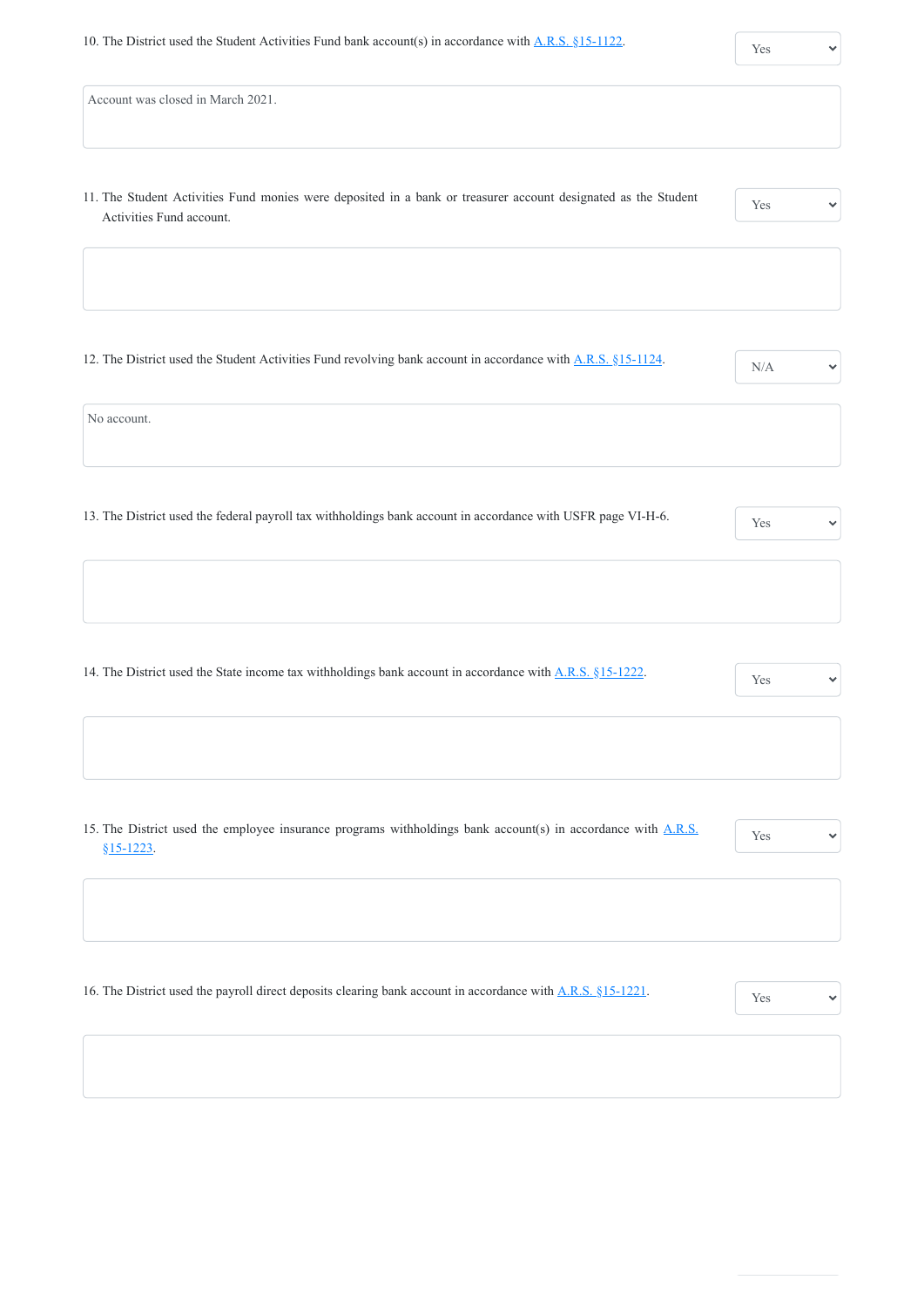$\checkmark$ 

| No account.                                                                                                                                                                                                         |     |
|---------------------------------------------------------------------------------------------------------------------------------------------------------------------------------------------------------------------|-----|
|                                                                                                                                                                                                                     |     |
| 18. The District used the grants and gifts to teachers bank account in accordance with A.R.S. §15-1224.                                                                                                             | N/A |
| No account.                                                                                                                                                                                                         |     |
|                                                                                                                                                                                                                     |     |
| 19. The District used the principals' supplies bank account(s) in accordance with $A.R.S. §15-354$ .                                                                                                                | N/A |
| No account.                                                                                                                                                                                                         |     |
| 20. The use of debit cards was prohibited as a payment method associated with any District bank account.                                                                                                            | Yes |
|                                                                                                                                                                                                                     |     |
|                                                                                                                                                                                                                     |     |
| 21. The District paid bank charges from only the M&O Fund revolving bank account, Food Service Fund revolving<br>bank account, Auxiliary Operations Fund bank account, and Auxiliary Operations Fund revolving bank | Yes |
| account(s) or, if not, the bank charges were reimbursed from an appropriate District fund or bank account.                                                                                                          |     |
|                                                                                                                                                                                                                     |     |

22. The District separated responsibilities for cash-handling and recordkeeping among employees (i.e., receiving, depositing, and recording revenues), to safeguard monies.

Yes

 $\checkmark$ 

23. The District adequately supported deposits with issued receipts, cash receipt summary reports, mail logs, etc., and reconciled sales to amounts collected with summary reports or ticket logs.



#### Sample

15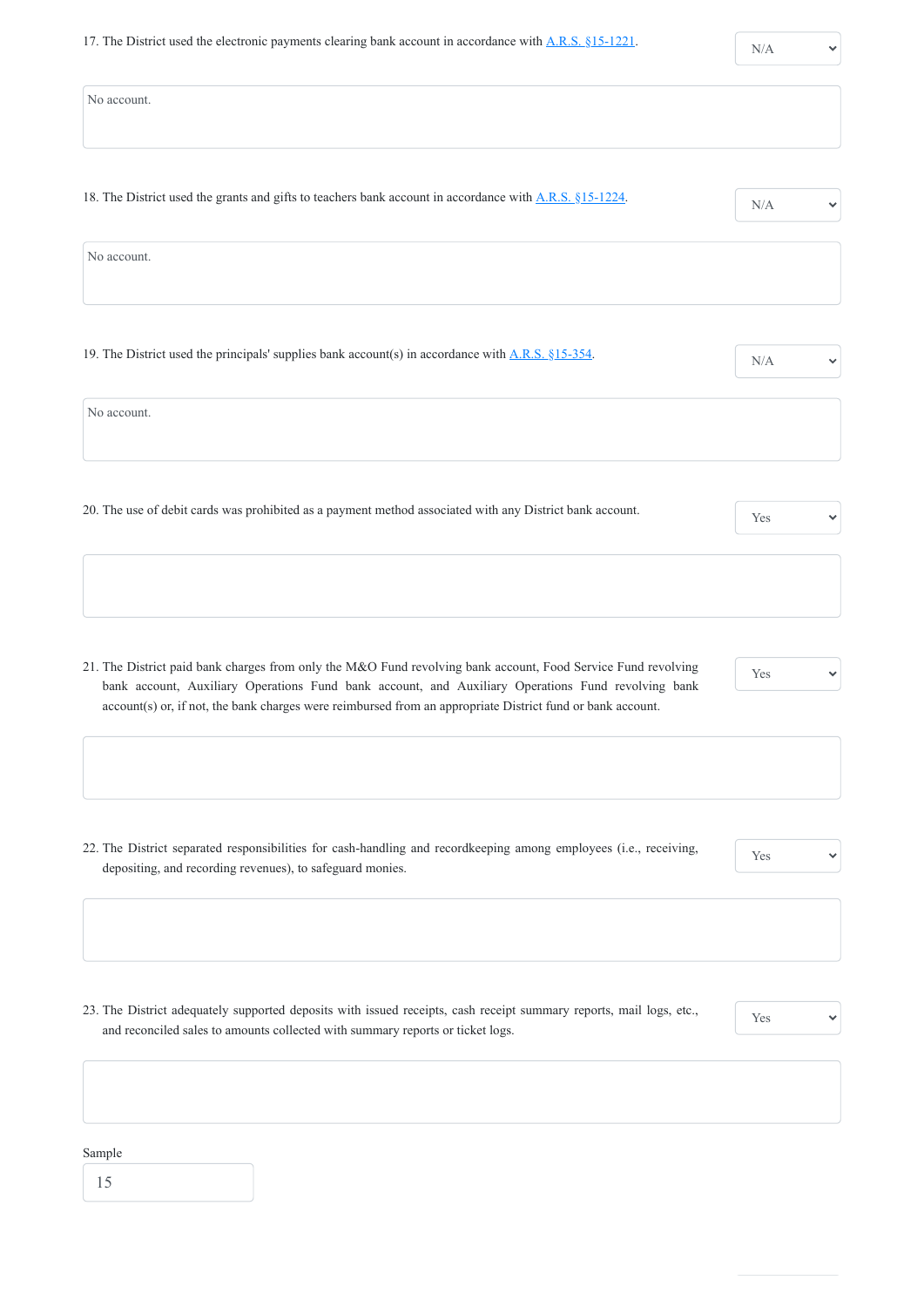24. The District's deposits were made in a timely manner and supported by deposit slips or other deposit transmittal supporting documentation.

 $\checkmark$ 

| Sample                                                                                                                                                                                                                                                                                |     |  |
|---------------------------------------------------------------------------------------------------------------------------------------------------------------------------------------------------------------------------------------------------------------------------------------|-----|--|
| 15                                                                                                                                                                                                                                                                                    |     |  |
| 25. The District's deposits and cash balances with the county treasurer were reconciled.                                                                                                                                                                                              | Yes |  |
|                                                                                                                                                                                                                                                                                       |     |  |
|                                                                                                                                                                                                                                                                                       |     |  |
| 26. The District retained supporting documentation for disbursements from bank accounts.                                                                                                                                                                                              | N/A |  |
| No disbursements made from bank accounts in fiscal year 2020-21.                                                                                                                                                                                                                      |     |  |
| Sample                                                                                                                                                                                                                                                                                |     |  |
| $\theta$                                                                                                                                                                                                                                                                              |     |  |
| 27. The District safeguarded unused checks.                                                                                                                                                                                                                                           | Yes |  |
|                                                                                                                                                                                                                                                                                       |     |  |
|                                                                                                                                                                                                                                                                                       |     |  |
| 28. The District safeguarded signature stamps, signature plates, and electronic or digital signatures used for<br>approving accounting transactions, checks, and other District documents to ensure that access was limited to<br>only the employee whose signature they represented. | N/A |  |
| No signature stamps, signature plates, electronic signatures, or digital signatures.                                                                                                                                                                                                  |     |  |

29. All District bank accounts were reconciled monthly by an employee not involved with cash handling or issuing checks, and reconciliations were reviewed, signed, and dated by an employee independent of the cash-handling

process.

 $\checkmark$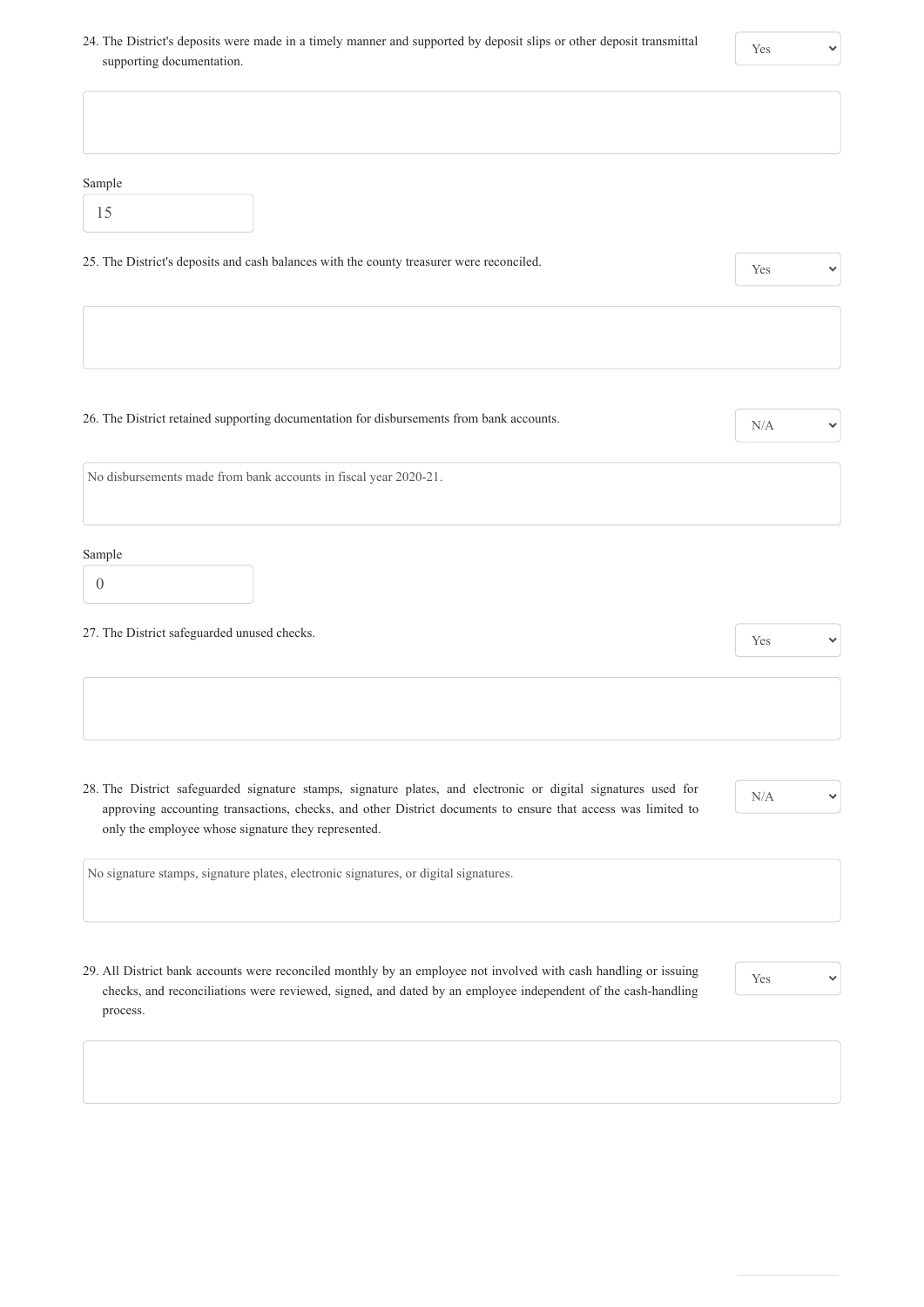# **Supplies inventory**

**Objective: To determine whether the District has controls in place to help physically safeguard and report inventories to prevent theft, overstocking, understocking, spoilage, and obsolescence.**

1. The District physically safeguarded supply inventories to prevent unauthorized use, theft, damage, and obsolescence and enable accurate financial reporting.

N/A

No supplies inventory.

### **Property control**

- **Objective: To determine whether the District has effective controls to safeguard property from theft and misuse since significant resources are invested in acquiring and maintaining District property. Test work should be completed on a sample basis annually and documented to ensure that land, buildings, and equipment are properly valued, classified, and reported on the stewardship and capital assets lists.**
- 1. The District maintained a capital assets list that included all required information listed in the USFR for all land, land improvements, buildings, building improvements, and equipment with costs that exceed the District's adopted capitalization threshold. USFR page VI-E-3

No

The District maintained its capital asset listing in its financial reporting software, Visions. Determined that some assets are not identified by a tag number. For example, server equipment is assigned the tag "Cisco Meraki" and some assets are identified by a purchase order number. In addition, the District improperly assigned an asset a useful life of 50 years rather than 20.

2. The District had security controls in place to help prevent theft, loss, unauthorized use, or damage to District property.

Yes

 $\checkmark$ 

3. The District recorded additions on the capital assets list and reconciled capitalized acquisitions to capital expenditures at least annually.



The District performed a physical inventory of capital assets during the fiscal year but did not update the capital asset listing with the results.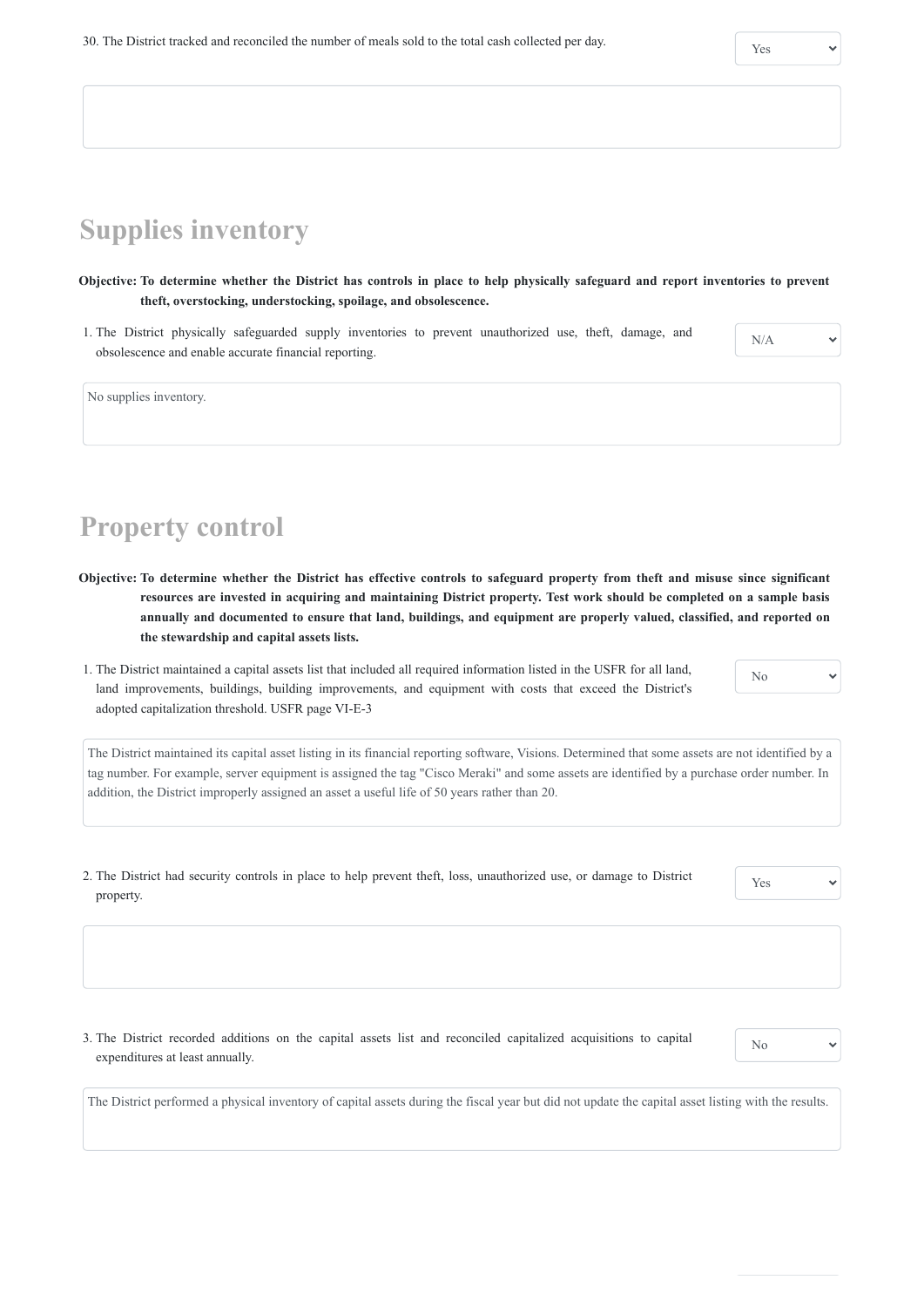4. The District's stewardship list for items costing at least \$1,000 but less than the District's capitalization threshold included the location, identification number, and description, and was updated for any acquisition, transfer, or disposal.

 $\checkmark$ 

The District maintained its stewardship listing in its financial reporting software, Visions.

5. The District properly tagged assets and updated asset lists. No

For four of 10 stewardship/capital asset items selected from the listing, the items were not found on the premises. In addition, one of 10 stewardship/capital asset items was found, but not in the location per the listing.

6. The District reconciled the current year's June 30 capital assets list to the previous year's June 30 list.

The District did not reconcile the prior year ending balance to the beginning balance for current year capital assets. This resulted in the District not detecting a misstatement of \$158,749 to beginning net position.

7. The District performed a physical inventory of all equipment at least every 3 years and reconciled the inventory results to the stewardship and capital assets lists upon completion.

No

The District performed a physical inventory of capital assets during the fiscal year but did not update the capital asset listing with the results.

Data Entry

May - August 2021

8. The governing board approved stewardship and capital asset items disposed of during the fiscal year, and the District removed the assets from the corresponding list and disposed of them in accordance with Arizona Administrative Code (A.A.C.) R7-2-1131(C).

No

 $\checkmark$ 

For two of five surplus property disposals reviewed, the disposals were not presented to the governing board for approval.

#### Data Entry

6/23/21, 8/18/21, 5/12

### **Expenditures**

**Objective: To determine whether the District has effective controls for expenditures in place to ensure expenditures are for an allowable District purpose. Test work should document processes and controls that demonstrate expenditure transactions are properly approved, are for an amount within budget capacity or available cash, and protect employees from allegations of misuse.**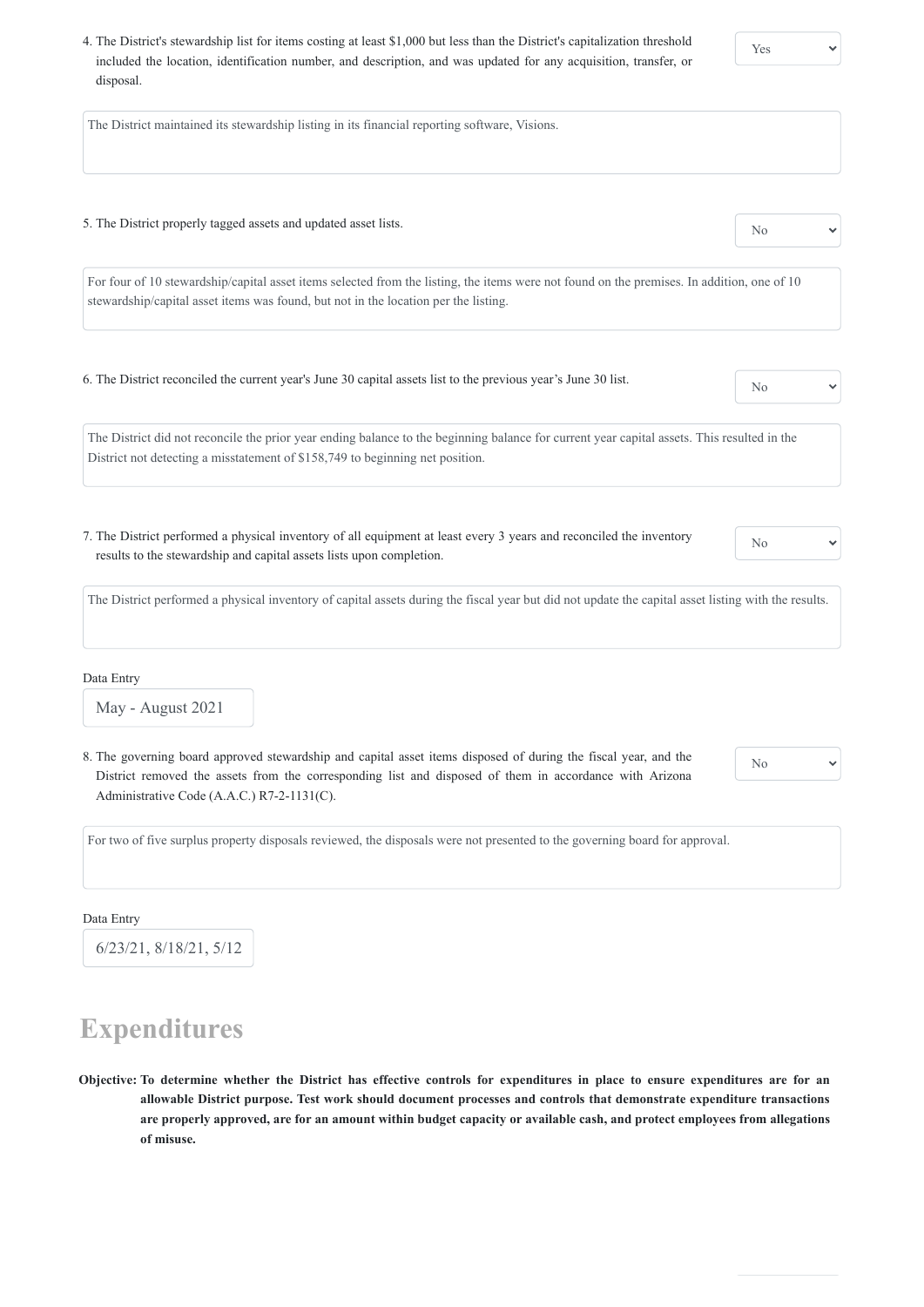1. The District separated responsibilities for expenditure processing among employees (i.e., voucher preparation, recordkeeping, and authorization).

2. The District monitored budget capacity in budget-controlled funds and cash balances in cash-controlled funds before approving purchase orders (PO) and authorizing expenditures, except as authorized in [A.R.S. §15-207,](https://www.azleg.gov/viewdocument/?docName=https://www.azleg.gov/ars/15/00207.htm) [A.R.S. §15-304,](https://www.azleg.gov/viewdocument/?docName=https://www.azleg.gov/ars/15/00304.htm) [A.R.S. §15-907](https://www.azleg.gov/viewdocument/?docName=https%3A%2F%2Fwww.azleg.gov%2Fars%2F15%2F00907.htm), and [A.R.S. §15-916](https://www.azleg.gov/viewdocument/?docName=https://www.azleg.gov/ars/15/00916.htm).

4. The District's extracurricular activities fees tax credit monies were expended only for eligible activities that qualified under <u>A.R.S. §43-1089.01</u> and <u>A.R.S. §15-342(24)</u>.

3. The District's expenditures were made only for allowable District purposes, properly satisfied the specific purposes required for any restricted monies spent, and were adequately supported by documentation required by the USFR.

| ٩ |
|---|
|   |

| For two of 50 disbursements reviewed, the expenditure was not properly supported by a vendor's invoice. |  |  |
|---------------------------------------------------------------------------------------------------------|--|--|
|                                                                                                         |  |  |

#### Sample

| v<br>v           | ٧ |  |
|------------------|---|--|
| ×<br>I<br>-<br>× |   |  |

No

For one of one extracurricular activities fees tax credit disbursements reviewed, the expenditure did not qualify as an eligible activity.

| Population | Sample |
|------------|--------|
|            |        |

5. The District's Student Activities Fund disbursements and transfers of monies among student clubs were issued only when cash was available in the student club account and properly authorized by or on behalf of the student members of a particular club and documented in the club minutes.

No

 $\checkmark$ 

For one of five student activities disbursements reviewed, the purchase was made prior to the club board's approval.

6. The District's invoices were periodically compared to awarded contracts, including cooperative contracts, to verify billing amounts were correct and the contract terms and conditions were being met.

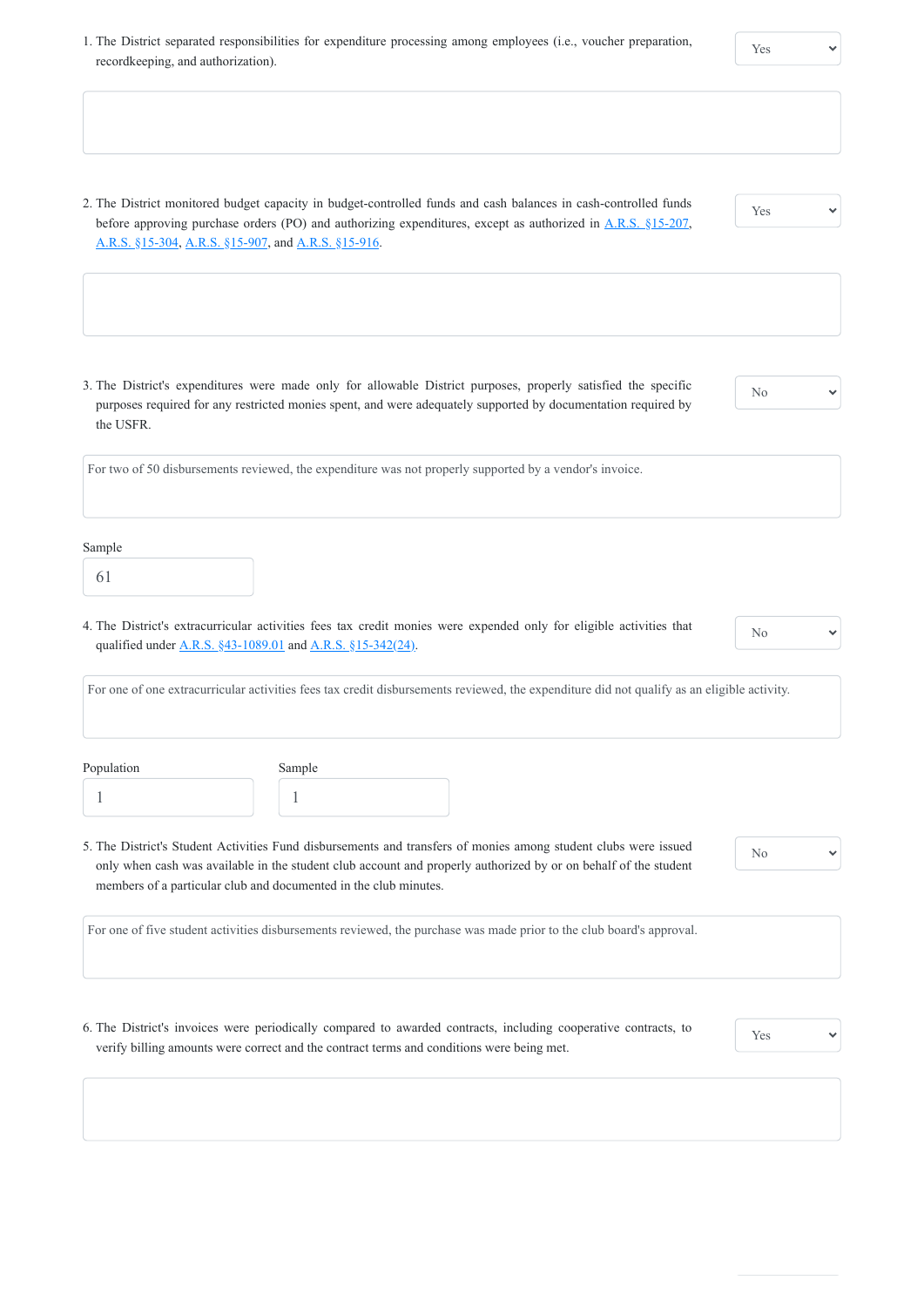9. The District retained fully executed copies of each intergovernmental agreement (IGA) and payments for services were made or received, as applicable. [A.R.S. §11-952](https://www.azleg.gov/viewdocument/?docName=https://www.azleg.gov/ars/11/00952.htm)

N/A

- 7. The District prepared an Advice of Encumbrance for levy funds with the list of liabilities for goods or services received but not paid for by June 30, including payroll, and filed it with the CSS by July 18. [A.R.S. §15-906](https://www.azleg.gov/viewdocument/?docName=https://www.azleg.gov/ars/15/00906.htm) (Districts authorized by [A.R.S. §15-914.01](https://www.azleg.gov/viewdocument/?docName=https://www.azleg.gov/ars/15/00914-01.htm) to participate in the Accounting Responsibility Program should perform the duties as described in  $A.R.S. \S15-304$ .
- 8. The District properly prepared the Career Technical Education District (CTED) Supplanting worksheet and adequately supported that monies received from a CTED were used only for vocational education and to supplement, rather than supplant, the District's base year vocational education spending. [A.R.S. §15-393](https://www.azleg.gov/viewdocument/?docName=https://www.azleg.gov/ars/15/00393.htm)

No CTED revenues.

Yes

**Travel**

#### **Objective: To determine whether the District implemented effective controls to ensure employees were traveling for District purposes and appropriately compensated.**

1. The District's travel expenditures (lodging, meals, and incidentals) and mileage reimbursements were for District purposes and reimbursed within the maximum reimbursement amounts established by the Director of Arizona Department of Administration. Amounts were reimbursed or reported as a taxable employee benefit if no overnight stay or no substantial sleep/rest occurred, in accordance with governing board prescribed policies and procedures.

| procedures.           |  |  |  |
|-----------------------|--|--|--|
| No such expenditures. |  |  |  |
|                       |  |  |  |
|                       |  |  |  |

N/A

Population

0

0

#### **Credit cards and p-cards**

**Objective: To determine whether the District has implemented effective controls over credit card and purchasing card (p-card) purchases to help reduce the risk of misuse and unapproved or fraudulent transactions.**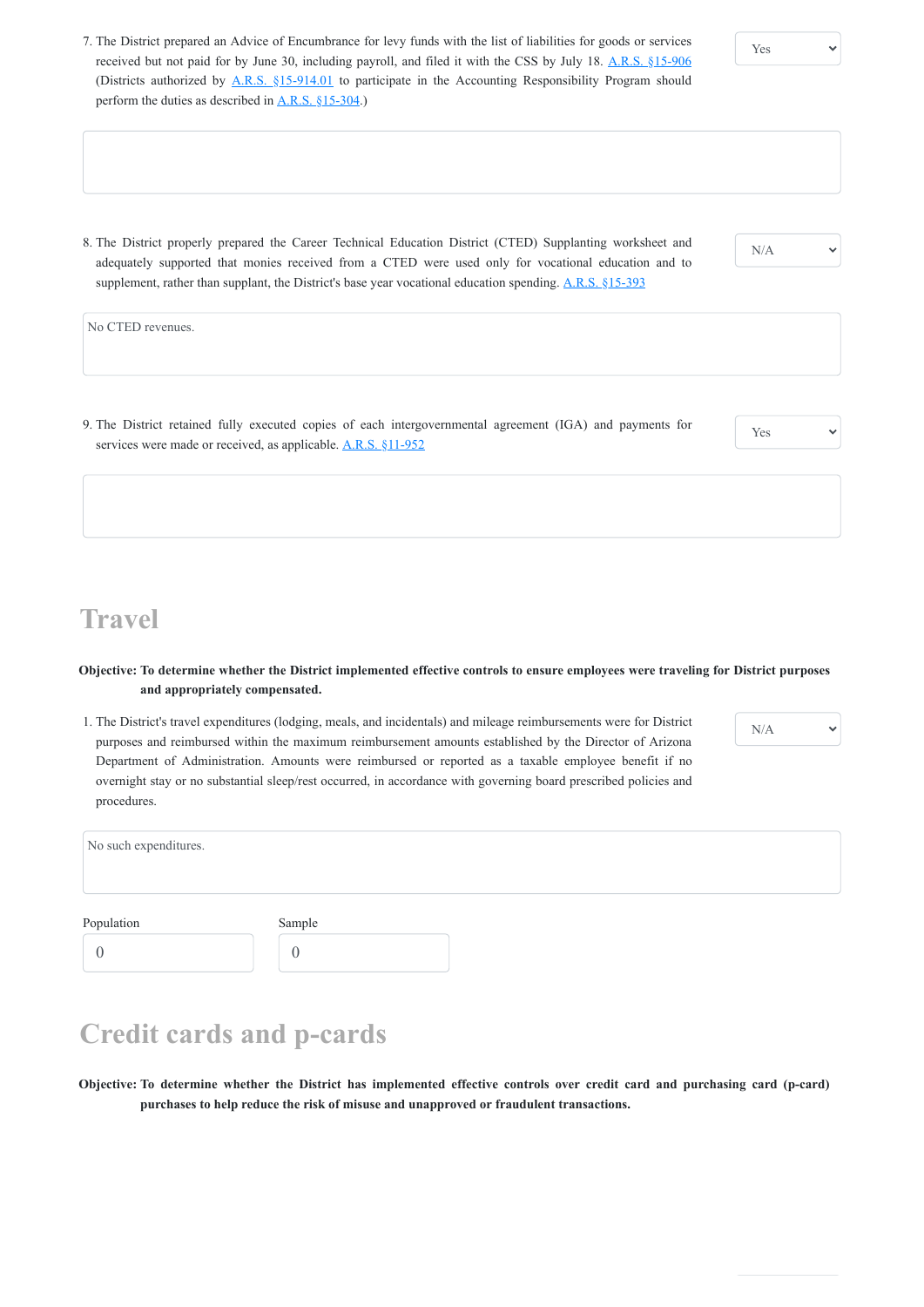$\checkmark$ 

| Data Entry                                                                                                                                                                                            |                     |
|-------------------------------------------------------------------------------------------------------------------------------------------------------------------------------------------------------|---------------------|
| 20 (2 bank credit card                                                                                                                                                                                |                     |
| 2. The District used p-cards.                                                                                                                                                                         | N/A<br>$\checkmark$ |
| No p-cards.                                                                                                                                                                                           |                     |
| Data Entry                                                                                                                                                                                            |                     |
| $\overline{0}$                                                                                                                                                                                        |                     |
| 3. The District ensured different employees were responsible for issuing cards; requesting, authorizing, and<br>executing purchases; and payment processing.                                          | Yes                 |
|                                                                                                                                                                                                       |                     |
|                                                                                                                                                                                                       |                     |
| 4. The District issued and tracked possession of all District credit cards and trained employees who make credit<br>card purchases or process transactions on the District's policies and procedures. | Yes<br>$\checkmark$ |
|                                                                                                                                                                                                       |                     |
|                                                                                                                                                                                                       |                     |
| 5. The District recovered cards immediately from terminated employees.                                                                                                                                | N/A                 |
| No terminated employees in possession of District cards in the fiscal year.                                                                                                                           |                     |
|                                                                                                                                                                                                       |                     |

6. The District's management periodically reviewed purchases for unauthorized vendors and purchases over approved limits and/or purchases that circumvent the procurement rules and District policies.

 $\checkmark$ 

7. The District ensured someone other than a card user reconciled credit card and p-card supporting documentation and billing statements.

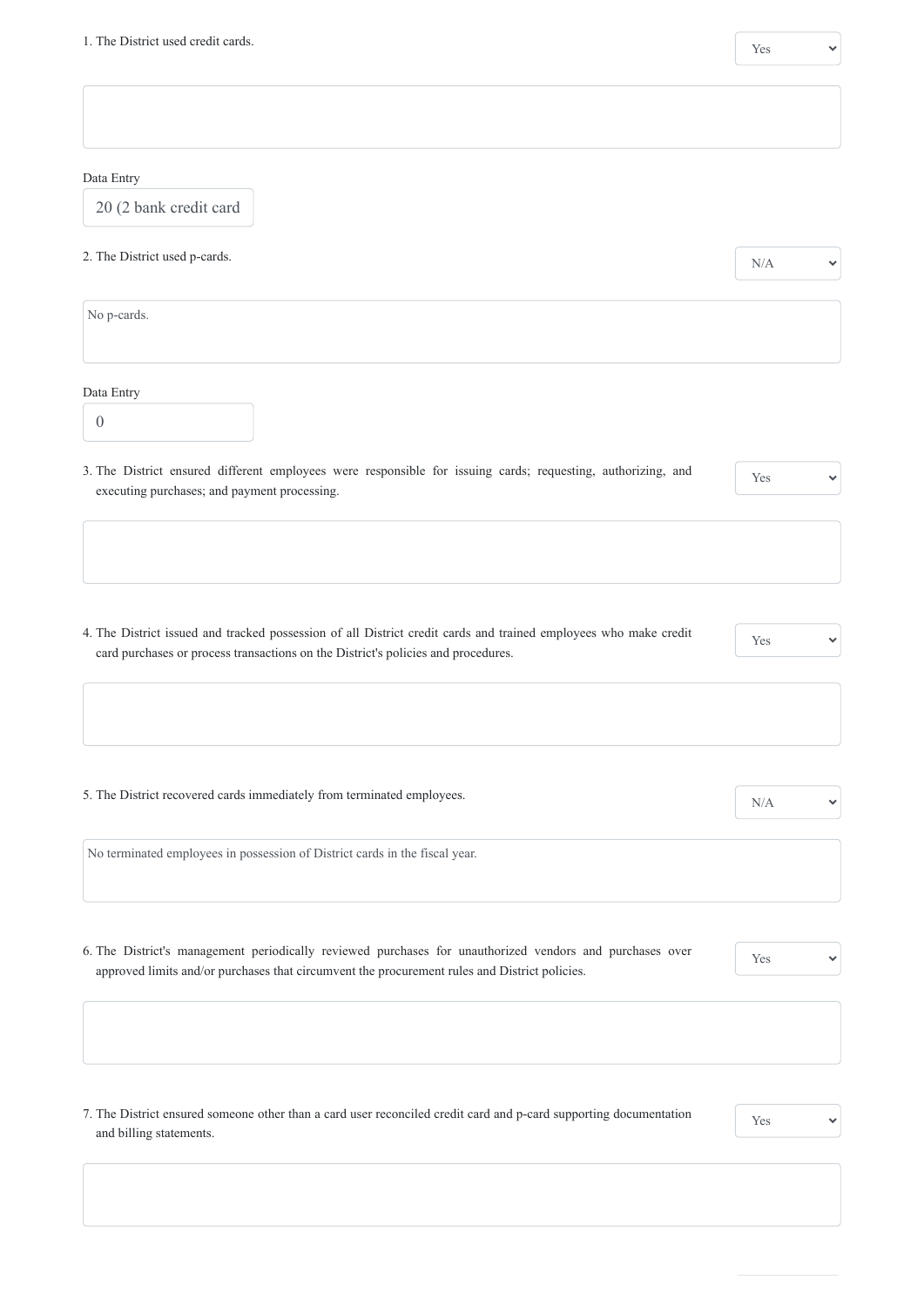8. The District's card purchases were only for authorized District purposes, within the dollar limits authorized for the employee, and supported by valid receipts or transaction logs that clearly identify the employee making the purchase.

| 9. The District paid credit card and p-card statements before the due date to avoid finance charges and late fees. | Yes |
|--------------------------------------------------------------------------------------------------------------------|-----|
|--------------------------------------------------------------------------------------------------------------------|-----|

# **Procurement**

**Objective: To determine whether the District followed the School District Procurement Rules and USFR purchasing guidelines to promote fair and open competition among vendors that helps ensure the District is getting the best value for the public monies it spends.**

| 1. The District requested at least 3 written quotes for purchases costing at least \$10,000 but less than \$100,000 and |  |
|-------------------------------------------------------------------------------------------------------------------------|--|
| followed the guidelines prescribed by the USFR.                                                                         |  |

No

 $\checkmark$ 

For four of nine purchases reviewed in the written quotation price range, the District did not maintain documentation of the quotes obtained.

| Population | Sample |
|------------|--------|
|            |        |

2. The District properly procured expenditures that individually or cumulatively totaled over \$100,000.  $N/A$ 

 $\checkmark$ 

 $\checkmark$ 

No such expenditures.

3. The District maintained a list of prospective bidders.  $R7-2-1023$  N/A

4. The District issued solicitations for invitation for bids (IFB) or request for proposals (RFP) during the fiscal year.  $N/A$ 



No sealed bids or proposals.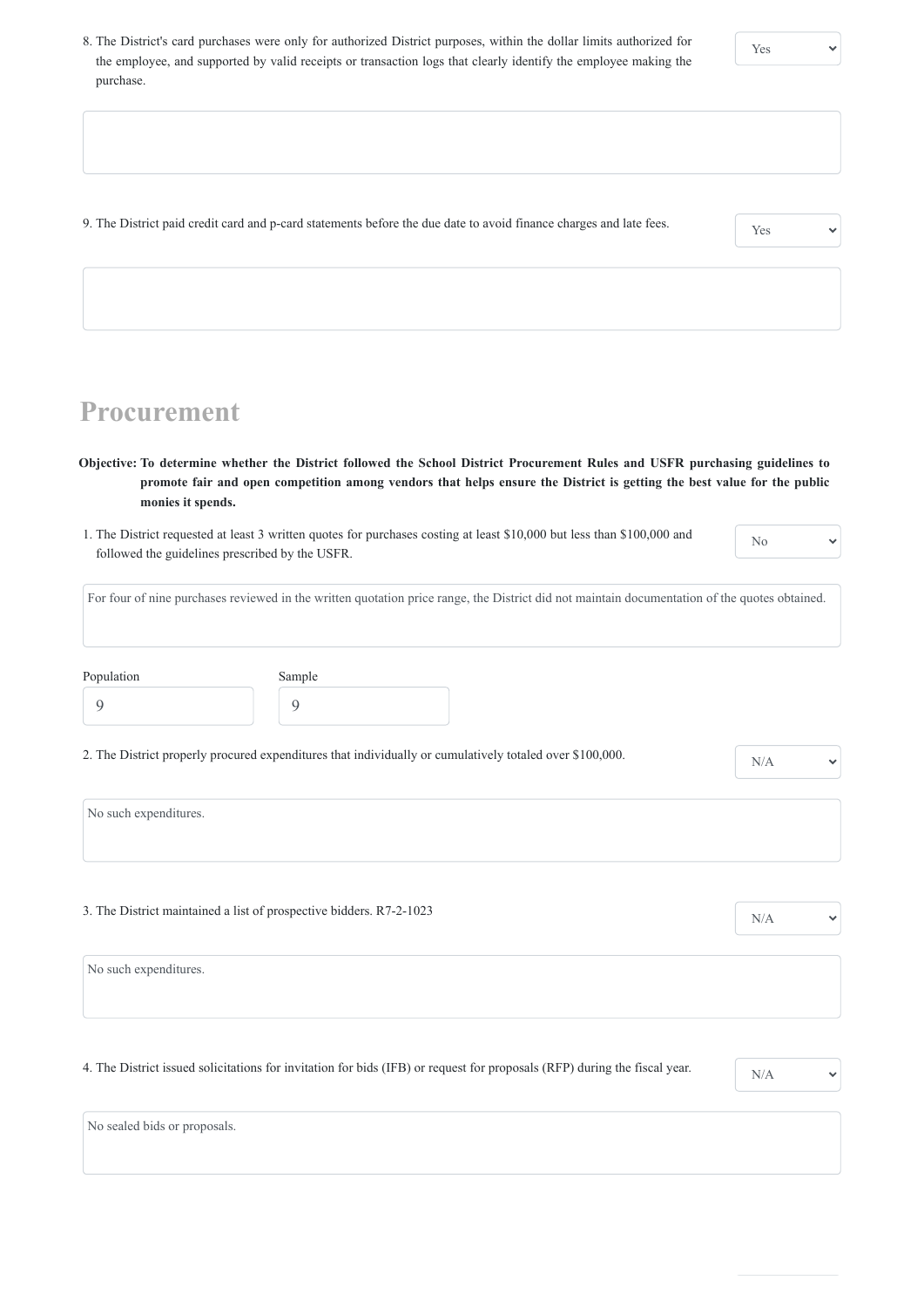5. The District published and, as applicable, provided other adequate notice of the issuance of solicitations. R7-2- 1022, R7-2-1024(C), or R7-2-1042(C)

 $\checkmark$ 

| No sealed bids or proposals. |                                                                                                         |                                                                                                                        |                     |
|------------------------------|---------------------------------------------------------------------------------------------------------|------------------------------------------------------------------------------------------------------------------------|---------------------|
| Population                   | Sample                                                                                                  | Data Entry                                                                                                             |                     |
| $\boldsymbol{0}$             | $\overline{0}$                                                                                          | $\theta$                                                                                                               |                     |
|                              | and time for receipt of bids or proposals. R7-2-1024(A) or R7-2-1042(B)                                 | 6. The District issued solicitations at least 14 days before the time and date set for bid opening or the closing date | N/A                 |
| No sealed bids or proposals. |                                                                                                         |                                                                                                                        |                     |
| No sealed bids or proposals. |                                                                                                         | 7. The District included all required content in the solicitation, as applicable. R7-2-1024(B) or R7-2-1042(A)         | N/A                 |
|                              |                                                                                                         |                                                                                                                        |                     |
|                              | unopened until the time and date set for opening. R7-2-1029 or R7-2-1045                                | 8. The District recorded the time and date that sealed bids or proposals were received and stored bids or proposals    | N/A<br>$\checkmark$ |
| No sealed bids or proposals. |                                                                                                         |                                                                                                                        |                     |
|                              | multiple contracts. $R7-2-1031(D)$ and $R7-2-1050(C)$                                                   | 9. If the District awarded multiple contracts, it established and followed procedures for the use and award of         | N/A                 |
| No multiple awards.          |                                                                                                         |                                                                                                                        |                     |
|                              | 10. The District awarded contracts according to R7-2-1031, R7-2-1032, R7-2-1046(A)(1), or R7-2-1050 and |                                                                                                                        |                     |

No such contracts.

11. If the District procured construction projects that used construction-manager-at-risk, design-build, job-ordercontracting, or qualified select bidders lists to procure construction services, it complied with the requirements of R7-2-1100 through R7-2-1115.



No such procurements.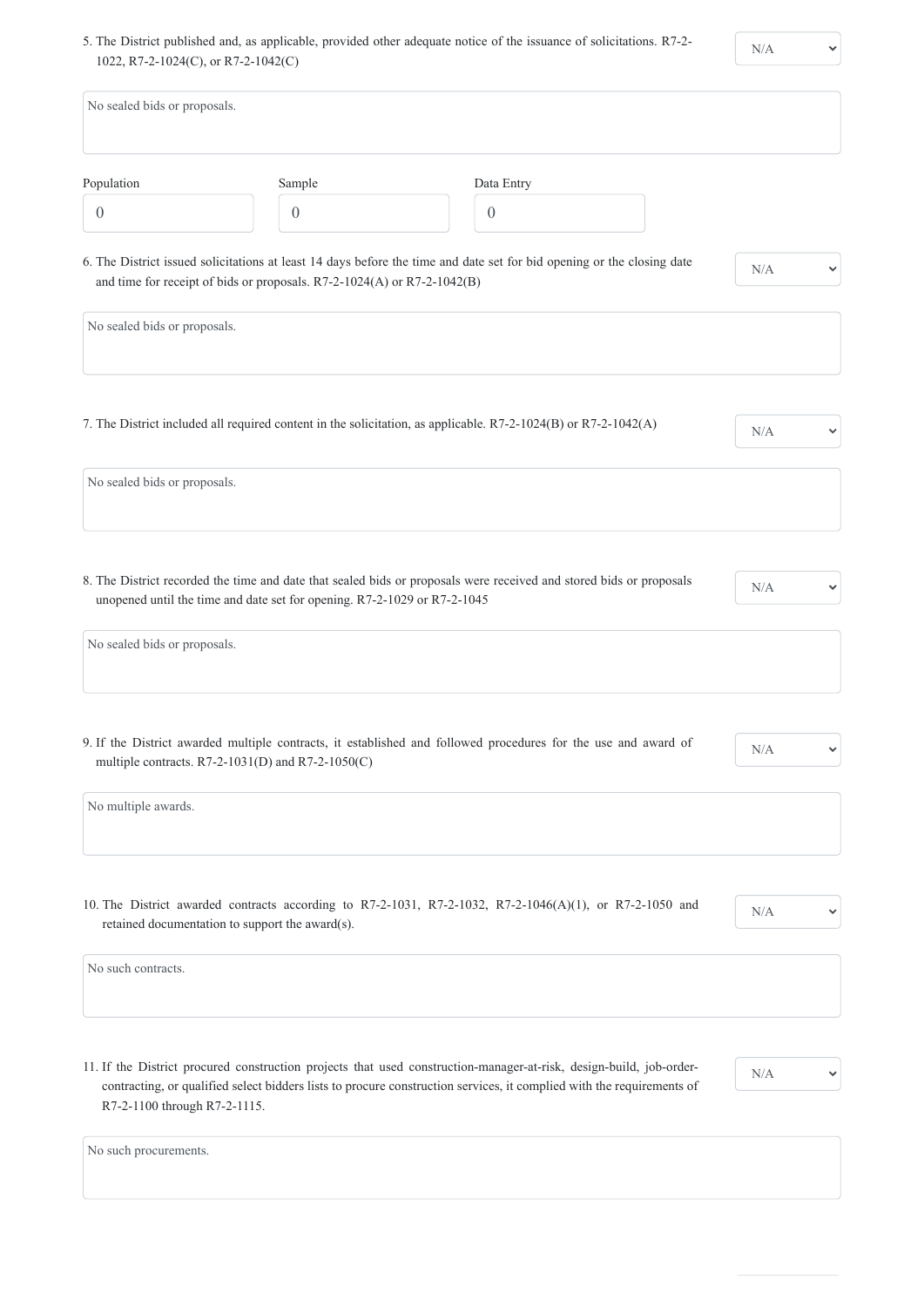12. The District obtained signed procurement disclosure statements for all employees with job responsibilities related to each procurement and for all nonemployee consultants or technical advisors involved in each procurement process. R7-2-1008 and R7-2-1015

- 13. The District prepared applicable written determinations as required throughout the procurement rules that specify the reasons for the determination and how the determination was made. R7-2-1004.
- 14. The District followed  $\underline{A.R.S. \S15-213}$ , and R7-2-1093 for the use of multi-term contracts.

No such procurements.

17. The District provided training and guidance related to restrictions on soliciting, accepting, or agreeing to accept any personal gift or benefit with a value of \$300 or more.  $\underline{A.R.S.}$  \$15-213(N) and R7-2-1003

N/A

No such contracts.

15. The District followed R7-2-1117 through R7-2-1123 for contracts for specified professional services.  $N/A$ 

| No such contracts. |  |  |
|--------------------|--|--|
|                    |  |  |
|                    |  |  |

| 16. The District's procurement files included the required information, as applicable. R7-2-1001(96) | <b>Yes</b> |  |
|------------------------------------------------------------------------------------------------------|------------|--|
|                                                                                                      |            |  |

No

The District did not provide training and guidance to board members or employees related to restrictions on soliciting, accepting, or agreeing to accept any personal gift or benefit with a value of \$300 or more.

18. The District used only school district purchasing cooperatives contracts from cooperatives it was a member of or used only lead district contracts that it was listed as a member of in the solicitation or ensured its additional purchases would not have materially increased the volume stated in the original solicitation. R7-2-1191 through R7-2-1195

Yes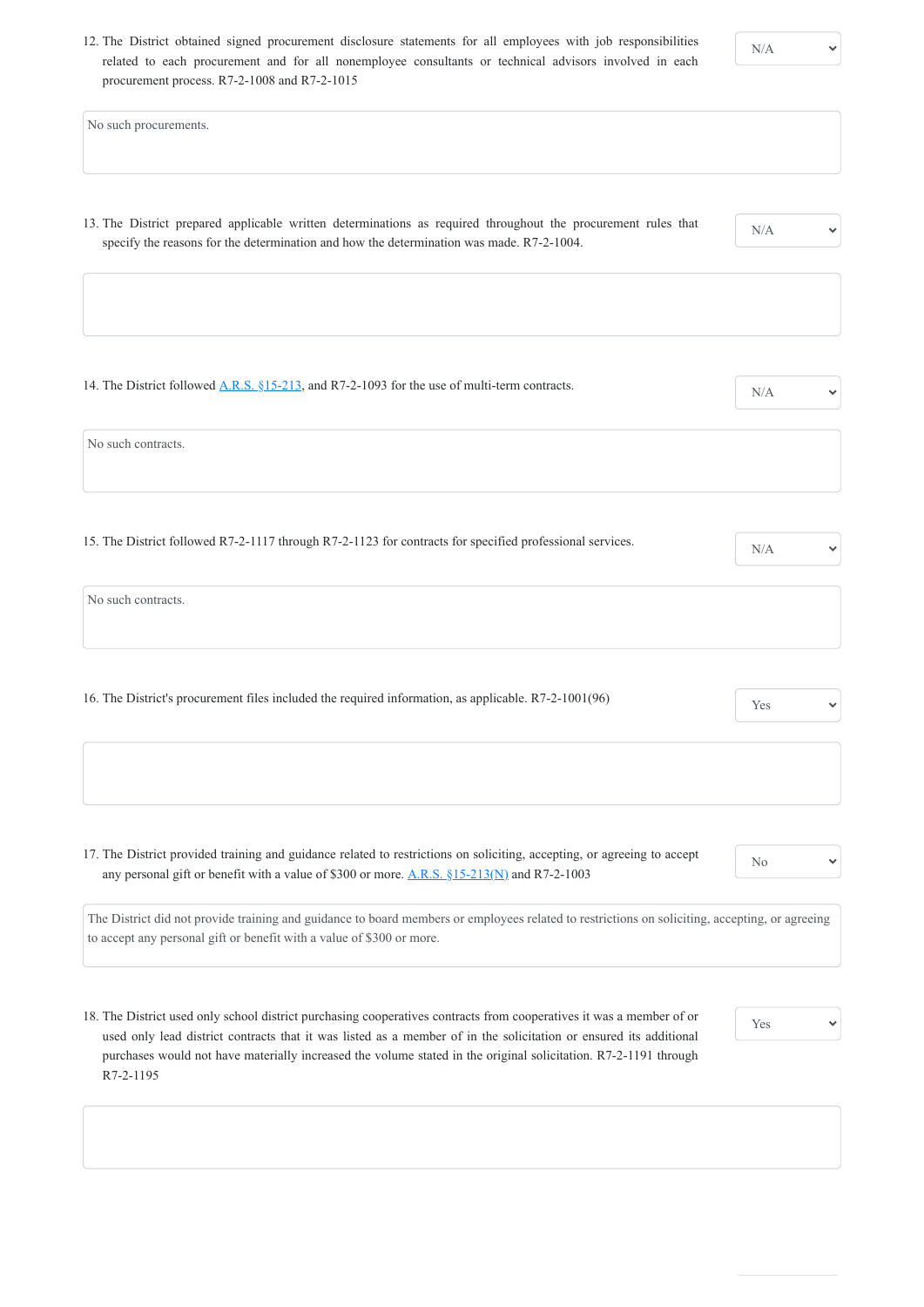19. The District performed due diligence to support the use of each cooperative or lead district contract the District made purchases from during the audit period.

 $\checkmark$ 

| Population                           | Sample         | Data Entry                                                                                                                                                                                                                                                                                                                             |                |
|--------------------------------------|----------------|----------------------------------------------------------------------------------------------------------------------------------------------------------------------------------------------------------------------------------------------------------------------------------------------------------------------------------------|----------------|
| 28                                   | 10             | 1GPA (Paradise Valle)                                                                                                                                                                                                                                                                                                                  |                |
| use the contract was made. R7-2-1004 |                | 20. The District prepared written determinations for any specified professional services, construction, construction<br>services, or materials purchased through a school purchasing cooperative, including how the determination to                                                                                                   | N <sub>o</sub> |
|                                      |                | For seven of 10 purchases made through a cooperative reviewed, the District did not maintain written determination.                                                                                                                                                                                                                    |                |
|                                      |                |                                                                                                                                                                                                                                                                                                                                        |                |
| District did not act as lead.        |                | 21. The District, when acting as a lead district in a procurement, followed the procurement procedures required for<br>competitive sealed bidding or competitive sealed proposals, as applicable, and considered the total estimated<br>volume of purchases for all public procurement units identified in the solicitation. R7-2-1011 |                |
| Population                           | Sample         | Data Entry                                                                                                                                                                                                                                                                                                                             | N/A            |
| $\boldsymbol{0}$                     | $\overline{0}$ | N/A                                                                                                                                                                                                                                                                                                                                    |                |
|                                      |                | 22. For all emergency procurements, the District retained a written statement documenting the basis for the<br>emergency, the selection of the particular contractor, and why the price paid was reasonable, and this statement                                                                                                        | N/A            |
|                                      |                | was signed by the individual authorized to initiate emergency procurements. R7-2-1055 and R7-2-1056                                                                                                                                                                                                                                    |                |

23. The District's governing board approved all sole-source procurements before any purchases were made, and the written determinations were retained in the procurement files. R7-2-1053 and R7-2-1086

 $\checkmark$ 

#### Sample

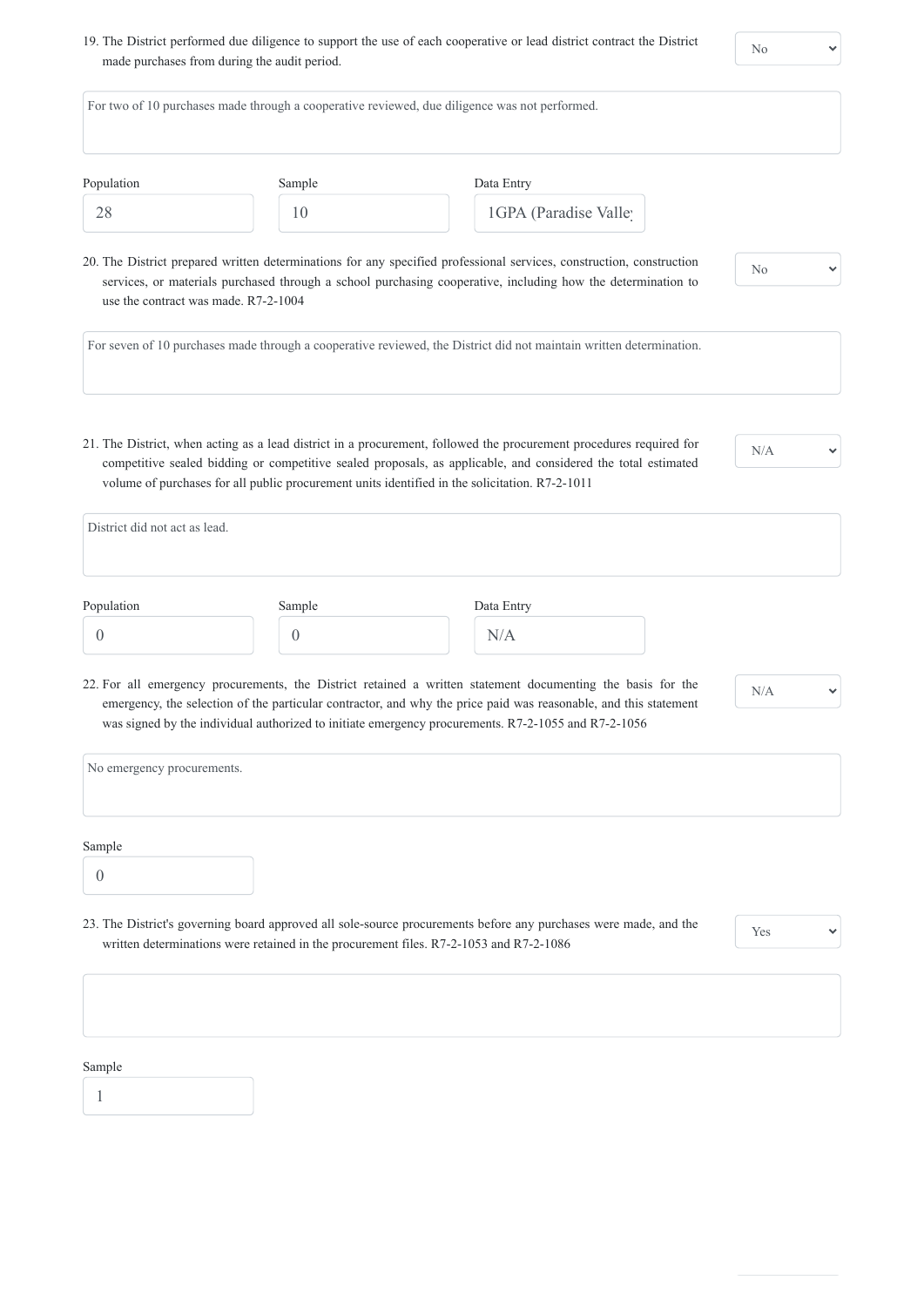24. For any purchase of services from governing board members or goods or services from District employees, regardless of the expenditure amount, the District followed the School District Procurement Rules, except as authorized by [A.R.S. §15-323.](https://www.azleg.gov/viewdocument/?docName=https://www.azleg.gov/ars/15/00323.htm)

25. The District followed the School District Procurement Rules for purchases of any supplies, materials, and equipment from governing board members if the purchase exceeded \$100,000, or followed the guidelines for written quotes if below the threshold.  $\underline{A.R.S.}$  §38-503(C)

No such purchases.

26. For purchases the District made from General Services Administration (GSA) schedules 70-IT and 84-Law Enforcement, the governing board first authorized the contracts in writing.  $\underline{A.R.S. \S15-213(K)}$  and R7-2-1196(C)

1. The District's total Classroom Site Fund (CSF) revenues were properly allocated among the following funds: 011–Base Salary (20%), 012–Performance Pay (40%), and 013–Other (40%), and expenditures in the CSFs (011-013) were within the CSF budget limit.  $\underline{A.R.S}$  §15-977

N/A

No such purchases.

No  $\checkmark$ 

N/A

No such purchases.

## **Classroom site fund**

**Objective: To determine whether the District appropriately spent these State sales tax revenues for teacher pay and programs to support students, such as class size reduction, dropout prevention, and tutoring, as allowed by law.**

The calculation of the Classroom Site Fund budget limit for Fund 012 could not be agreed to prior year actual expenditures as reported on the AFR, resulting in an over calculation of the budget limit of \$131,489. This miscalculation did not result in a shifting of budget between funds.

2. For Fund 011, expenditures were only for teacher base salary increases, employment-related expenses, and registered warrant expense.

Yes

3. For Fund 012, expenditures were made only in accordance with the governing-board-adopted, performancebased teacher compensation system, including employment-related expenses and registered warrant expense.

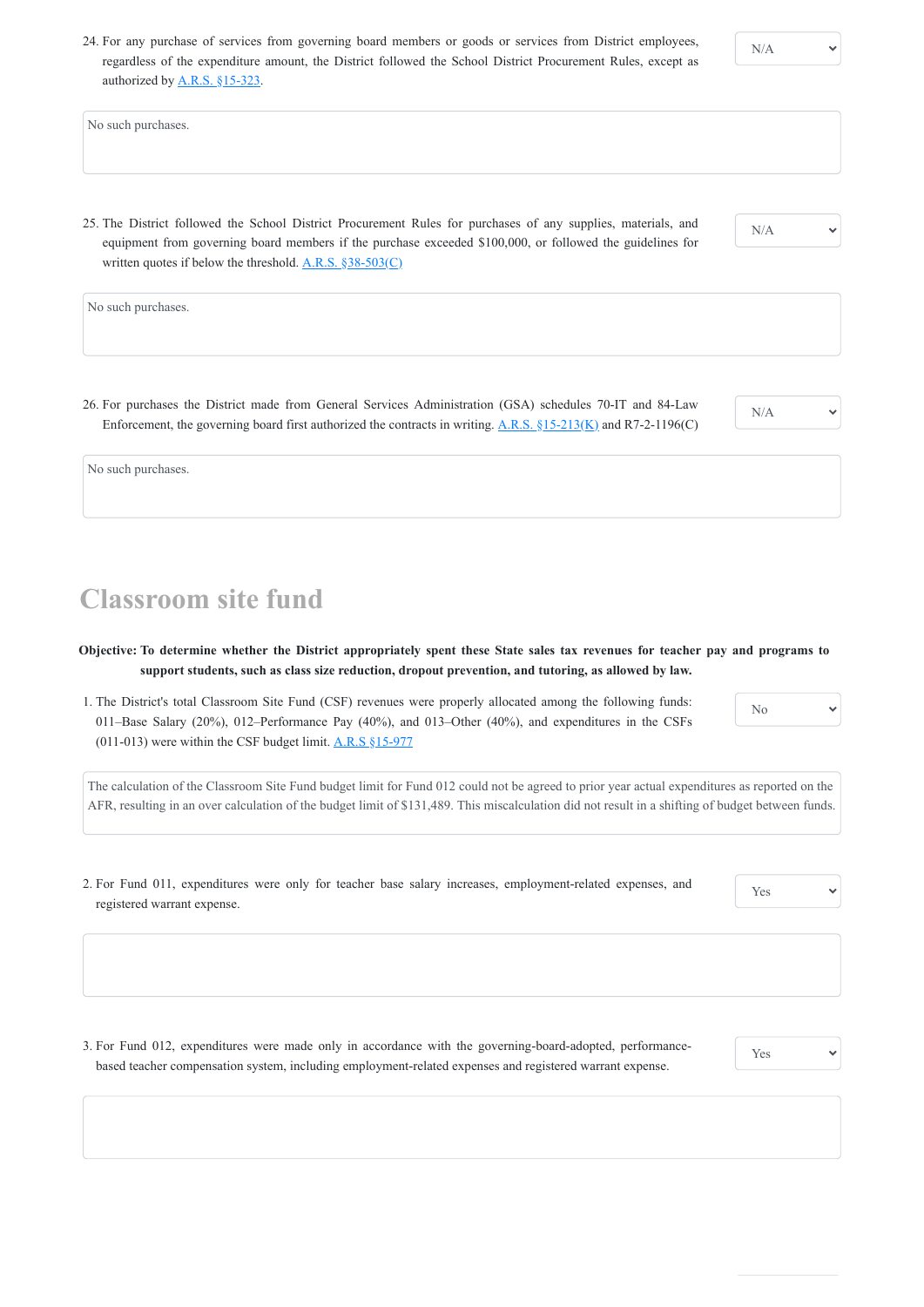- 4. For Fund 013, expenditures were only for class size reduction, teacher compensation increases, assessment intervention programs, teacher development, dropout-prevention programs, teacher liability insurance premiums, and registered warrant expense. In addition, monies used for class size reduction, assessment intervention, and dropout prevention were only used for instructional purposes in the instruction function, except that monies were not used for school-sponsored athletics.
- 5. The District's teacher base salary increases (Fund 011), performance-based teacher compensation increases (Fund 012), and monies spent from Fund 013 for teacher compensation increases were paid only to employees possessing a teaching certificate and employed to provide instruction related to the District's educational mission. Arizona Attorney General Opinion I13-005

#### Yes

7. The District's CSF monies were used to supplement, rather than supplant, existing funding from all other sources. (See [USFR Memorandum No. 194\)](https://www.azauditor.gov/sites/default/files/USFR_Memo_194_0.pdf)

Yes

6. The District's CSF revenues and expenditures were recorded in the separate CSFs (011-013) throughout the fiscal year rather than only at year-end.

Yes

Yes

8. The District's budget balances remaining at year-end in any of the 3 CSFs (011-013) were carried forward in the same funds to ensure that the restrictions placed on the original allocation of revenues was applied in future years.

Yes



**Objective: To determine whether the District has implemented effective controls to reduce the risks associated with payroll expenditures by documenting evidence of review, verification, and approval to ensure employees are appropriately compensated.**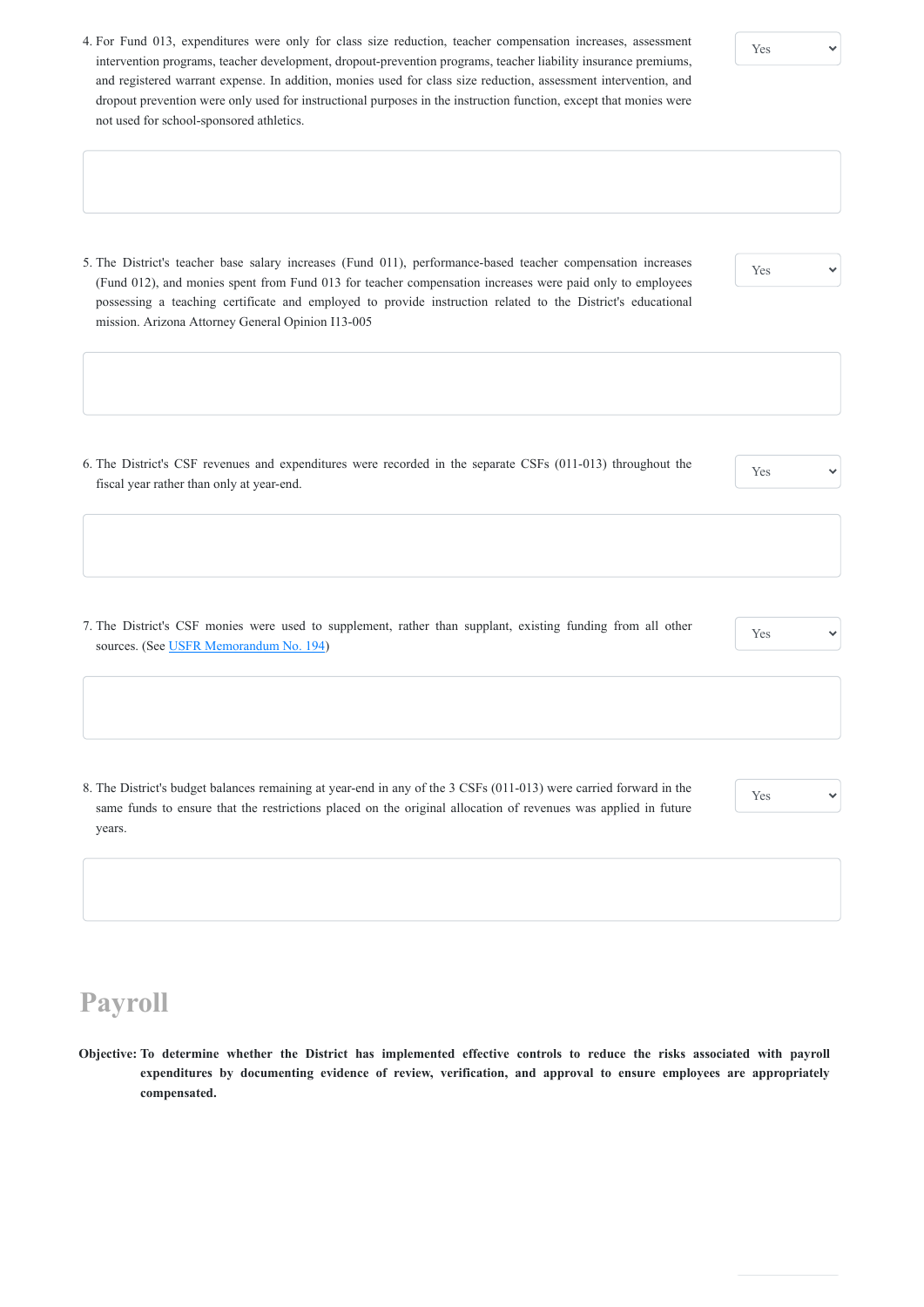1. The District's payroll-processing responsibilities (i.e., adding new employees, adjusting pay, payroll preparation, payroll authorization, and warrant distribution) were separated among employees.

The Payroll Accountant is the only person responsible for inputting employee direct deposit information into the system. No other employee at the District reviews this procedure.

2. The District established a delayed payroll system for hourly employees that did not delay payments more than 7 business days during its normal 2-week payroll processing cycle and allowed adequate time for payroll adjustments to be made, if needed, between the end of the pay period and the payment date.

3. The District required employees' contracts or personnel/payroll action forms to document the employees' election for prorated compensation.

Yes

4. The District ensured any adjustments to pay for employees who received prorated wage payments during the year were based on each employee's official rate of pay.

N/A

 $\checkmark$ 

 $\checkmark$ 

|            | The District does not prorate pay for hourly employees. |  |
|------------|---------------------------------------------------------|--|
|            |                                                         |  |
|            |                                                         |  |
| Population | Sample                                                  |  |
|            |                                                         |  |

5. The District ensured hourly employees were not paid for more than the actual hours worked to date. Yes

Population 84 Sample 13

6. The District's individual personnel files included all appropriate supporting documentation, as listed on USFR

pages VI-H-2 through 4.

| V<br>Yes |  |
|----------|--|
|          |  |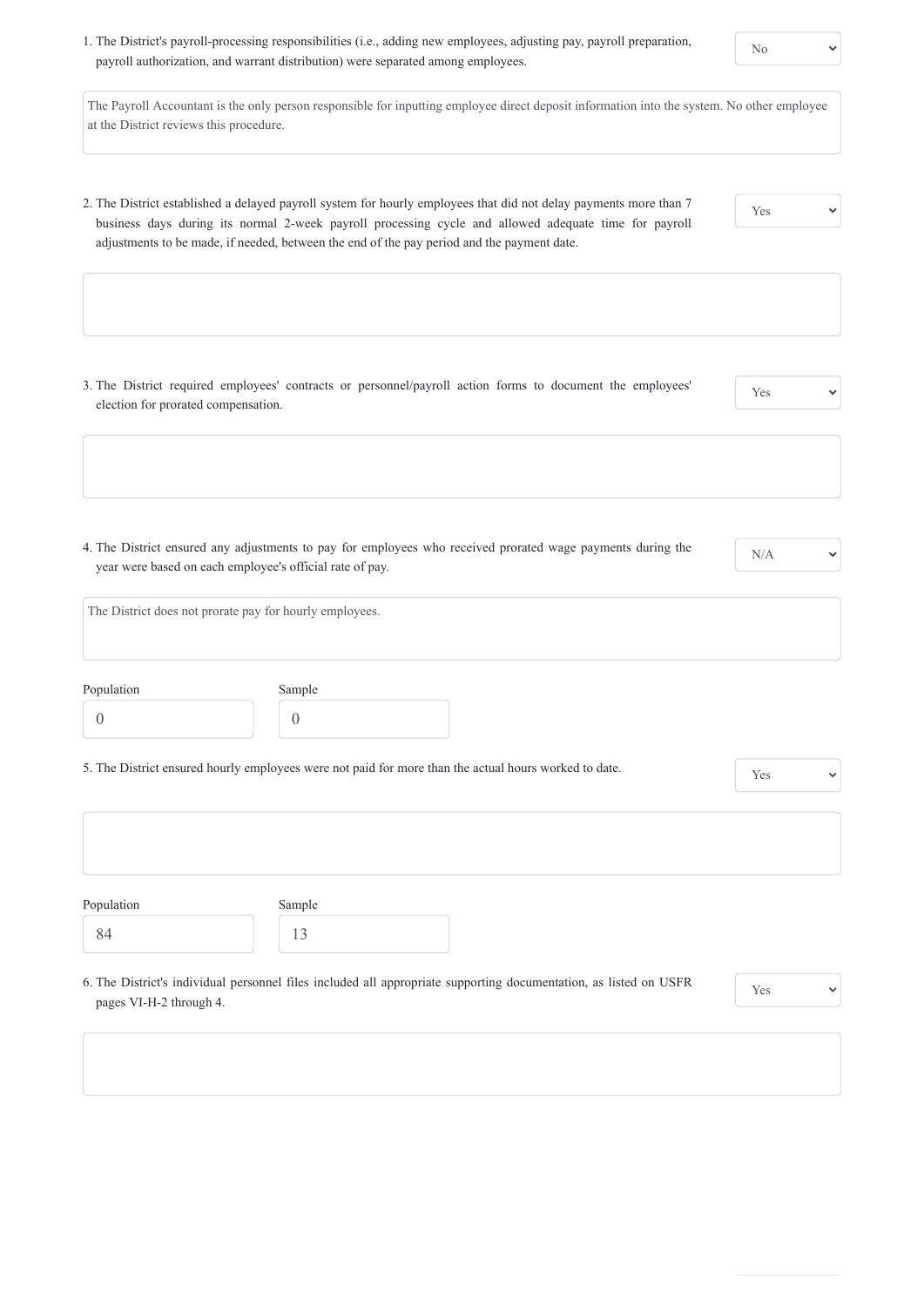9. The District accurately calculated and in a timely manner remitted the alternative contribution rate payments to ASRS for all applicable positions filled by ASRS retirees. [ASRS Alternate Contribution Rate](https://www.azasrs.gov/content/alternate-contribution-rate)

7. The District ensured that valid fingerprint clearance cards were on file for all required personnel and a method to [identify employees whose cards were going to expire was in place. A.R.S. §15-512,](https://www.azleg.gov/viewdocument/?docName=https://www.azleg.gov/ars/41/01750.htm) [A.R.S. §15-342,](https://www.azleg.gov/viewdocument/?docName=https://www.azleg.gov/ars/15/00342.htm) and A.R.S.  $§41-1750(G)$ 

8. The District enrolled employees who met the ASRS membership criteria, withheld employee contributions, and in a timely manner remitted employee and District contributions in accordance with the ASRS Employer Manual.

Yes

Yes

10. The District calculated the accrual and use of vacation, sick leave, and compensatory time for all employees in accordance with District accrual rates for specified years of service, maximum amounts to be accrued, and disposition of accrued time upon separation of employment.

Yes

11. Attendance records were prepared for each pay period for each employee subject to the Fair Labor Standards Act (FLSA) and were approved by the employee and the employee's supervisor.

Yes

12. The District's payroll was properly reviewed and approved before processing and distribution to employees.

### **Financial reporting**

**Objective: To determine whether the District properly prepared its financial reports, including its Annual Financial Report (AFR), for the audit year to provide legislative and oversight bodies, investors and creditors, and the public a transparent view of the District's financial position and operational results.**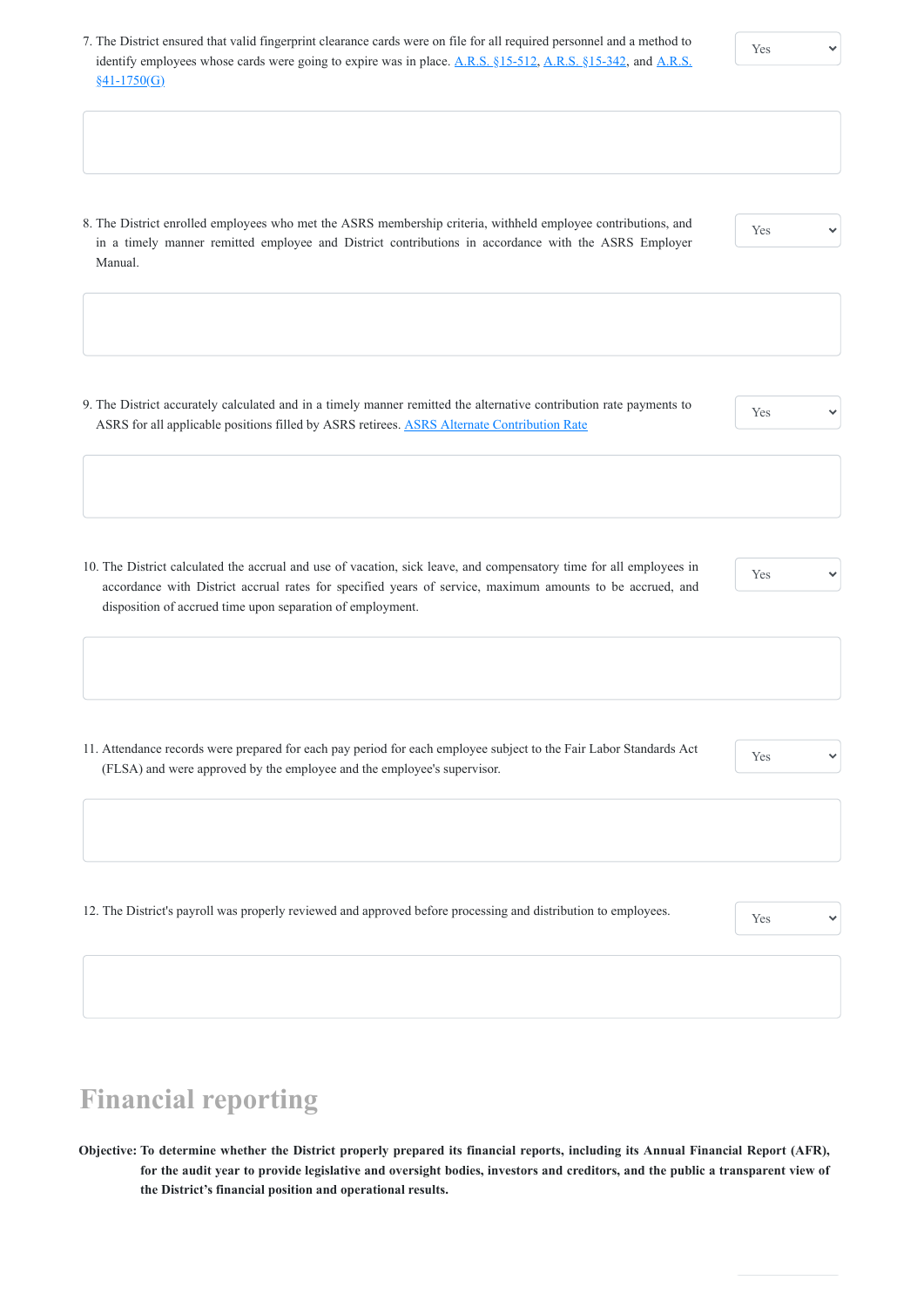1. Budgeted expenditures reported on the AFR agreed with the District's most recently revised adopted expenditure budget.

Budgeted expenditures reported on the AFR did not agree to the most recently revised expenditure budget for the Debt Service and Student Activities Funds by \$750,000 and \$35,000, respectively.

- 2. The District reported revenue and expenditure amounts on the AFR that agreed with the District's accounting records and applicable supporting documentation.
- Yes

6. The District's website included its average teacher salary and a copy of or a link to the District's page from the most recent Arizona Auditor General District Spending Report. A.R.S. §15-903

3. The District prepared the AFR and AFR summary (if one was prepared) with all information as required by [A.R.S. §15-905,](https://www.azleg.gov/viewdocument/?docName=https%3A%2F%2Fwww.azleg.gov%2Fars%2F15%2F00905.htm) and followed the [AFR Review, Submission, and Publication Instructions,](https://www.azauditor.gov/reports-publications/school-districts/forms) and [A.R.S. §15-904.](https://www.azleg.gov/viewdocument/?docName=https://www.azleg.gov/ars/15/00904.htm)

Yes

- 4. The District properly prepared the Food Service page of the AFR and reported expenditures from the M&O Fund 001 and Capital Fund 610 that agreed with the District's accounting records.
- Yes

5. Detailed source documents were traceable to the District's trial balance that was used to prepare the financial statements.

Yes

Yes

7. The District submitted the School District Employee Report (SDER) to ADE, and it was accurate and timely.

Yes

 $\checkmark$ 

[A.R.S. §15-941](https://www.azleg.gov/viewdocument/?docName=https://www.azleg.gov/ars/15/00941.htm) and [School Finance Reports](https://www.azed.gov/finance/reports)

# **Student attendance reporting**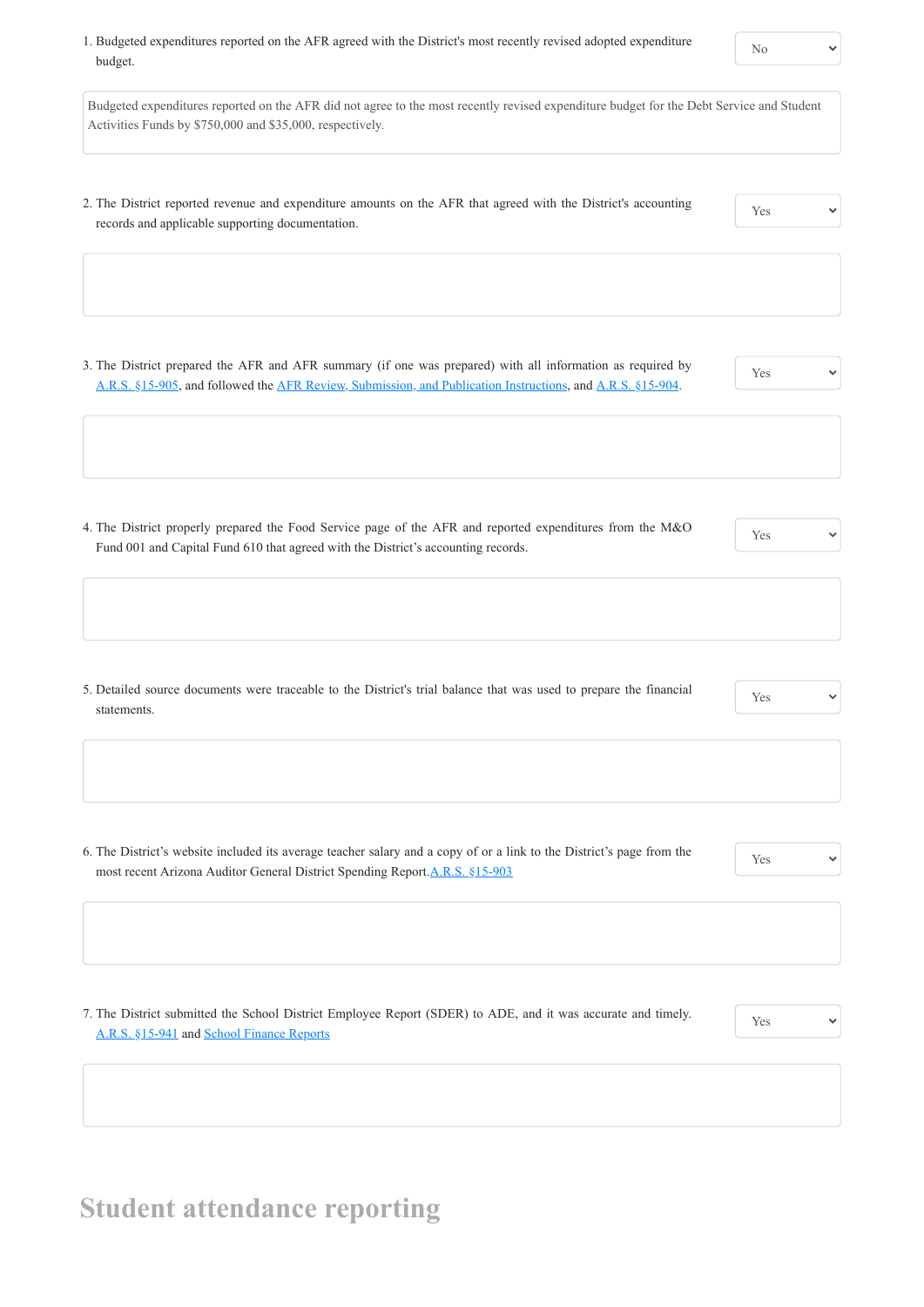2. If the District had an early (pre-) kindergarten program, the District calculated and submitted membership information for early (pre-) kindergarten students' attendance records for this program only for students with disabilities. [A.R.S. §15-901\(](https://www.azleg.gov/viewdocument/?docName=https%3A%2F%2Fwww.azleg.gov%2Fars%2F15%2F00901.htm)A)(1)(a)(i) and [USFR Memorandum No. 175](https://www.azauditor.gov/sites/default/files/USFR%20Memo%20175.pdf)

- **Objective: To determine whether the District has implemented effective controls to reported accurate student membership and attendance information to ADE to reduce the risk that the District received an inappropriate amount of State aid and/or local property taxes.**
- 1. The District's calendar ensured school was in session for the required days and offered students the required [instructional hours per grade level, including Arizona Online Instruction \(AOI\) Programs as prescribed in A.R.S.](https://www.azleg.gov/viewdocument/?docName=https://www.azleg.gov/ars/15/00808.htm) §15-808(J)(1), [A.R.S. §15-901\(A\)\(1\)](https://www.azleg.gov/viewdocument/?docName=https%3A%2F%2Fwww.azleg.gov%2Fars%2F15%2F00901.htm), and [A.R.S. §15-901.07](https://www.azleg.gov/viewdocument/?docName=https://www.azleg.gov/ars/15/00901-07.htm)).

Yes

 $\checkmark$ 

 $\checkmark$ 

Yes

Sample

3

Population

1039

| 3. The District appropriately tracked and reported student membership and absences. A.R.S. §15-901 | Yes |
|----------------------------------------------------------------------------------------------------|-----|
|----------------------------------------------------------------------------------------------------|-----|

 $\checkmark$ 

 $\checkmark$ 

4. The District prorated high school students' membership if enrolled in less than 4 subjects.  $N/A$ 

Sample

10

Data Entry

10 EJH

No high school.

Sample

0

 $\checkmark$ 

Not a CTED or CTED member.

6. The District had an AOI program.  $\underline{A.R.S. \S15-808}$  N/A

No AOI program.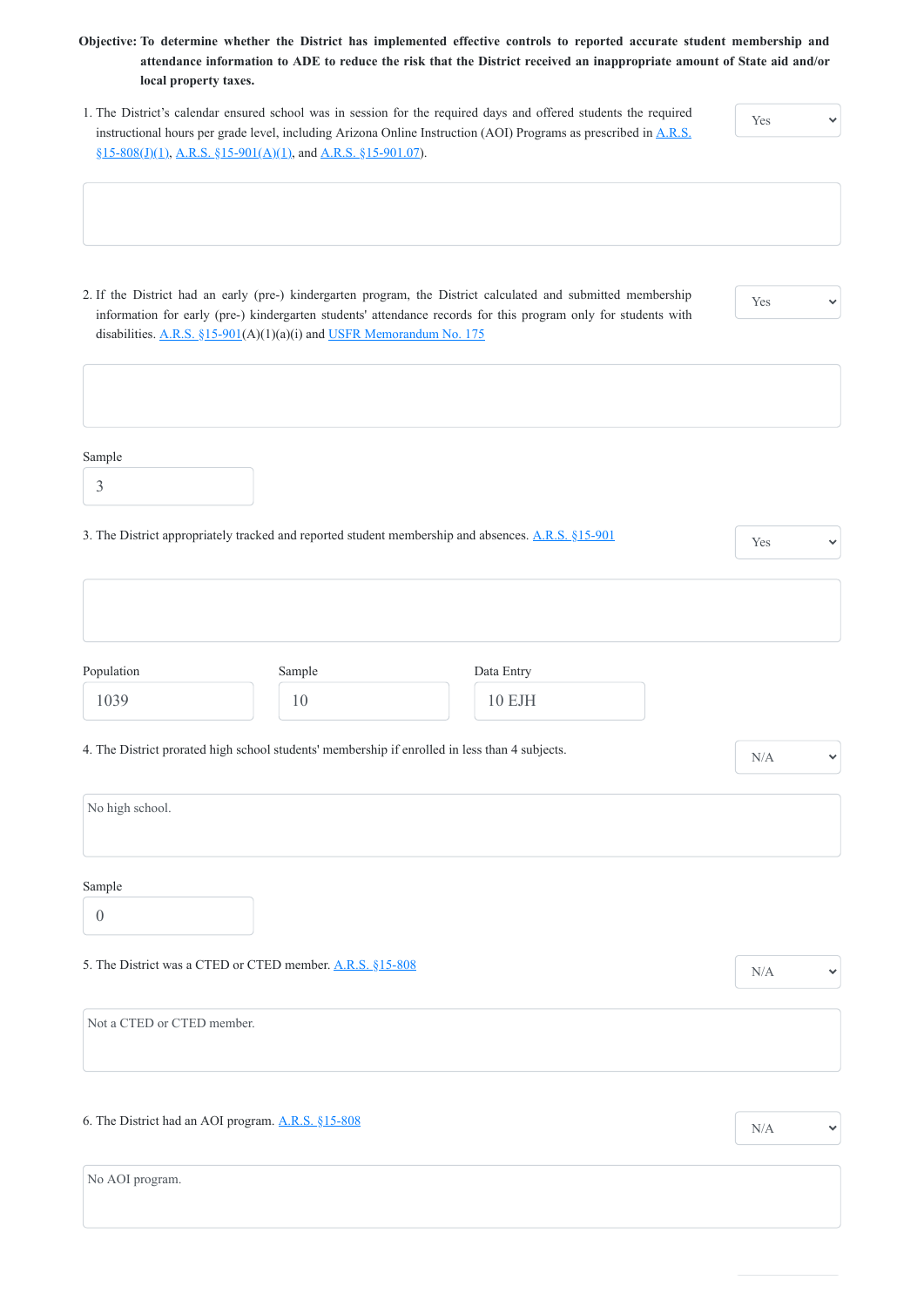7. For students enrolled in a program provided by a CTED in a facility the District owned or operated (satellite programs), the District reported the actual enrollment for only the District classes the student was enrolled in at the District's school (excluding CTED program classes) under the District's CTDS number.

N/A

10. For CTEDs that meet for at least 150 minutes (not including any breaks) per class period on a CTED central campus, the CTED reported the membership as 0.75.  $\underline{A.R.S.} \S 15-393(Q)$ 

| Population       | Sample           |                                                                                                                                                                                                                                       |  |
|------------------|------------------|---------------------------------------------------------------------------------------------------------------------------------------------------------------------------------------------------------------------------------------|--|
| $\overline{0}$   | $\left( \right)$ |                                                                                                                                                                                                                                       |  |
|                  |                  | 8. For students enrolled in a program the CTED provided in a facility the District owned or operated (satellite<br>N/A<br>programs), the District calculated student absences in accordance with ADE's methods based on the number of |  |
| program classes) |                  | District classes the student was enrolled in and attended at the District's school. (excluding CTED satellite                                                                                                                         |  |

11. For students enrolled in both District and in CTED central program courses, the sum of the ADM was no more than 1.75 and the amount claimed by either entity was no more than 1.0.  $A.R.S. \S15-393(Q)$ 

9. For CTED satellite programs, the CTED reported actual student enrollment data for only the CTED program classes the student was enrolled in at that member district's satellite location (excluding school district classes). [A.R.S. §15-393\(O\)](https://www.azleg.gov/viewdocument/?docName=https://www.azleg.gov/ars/15/00393.htm)

N/A

Sample

Sample

0

 $\checkmark$ 

#### Sample

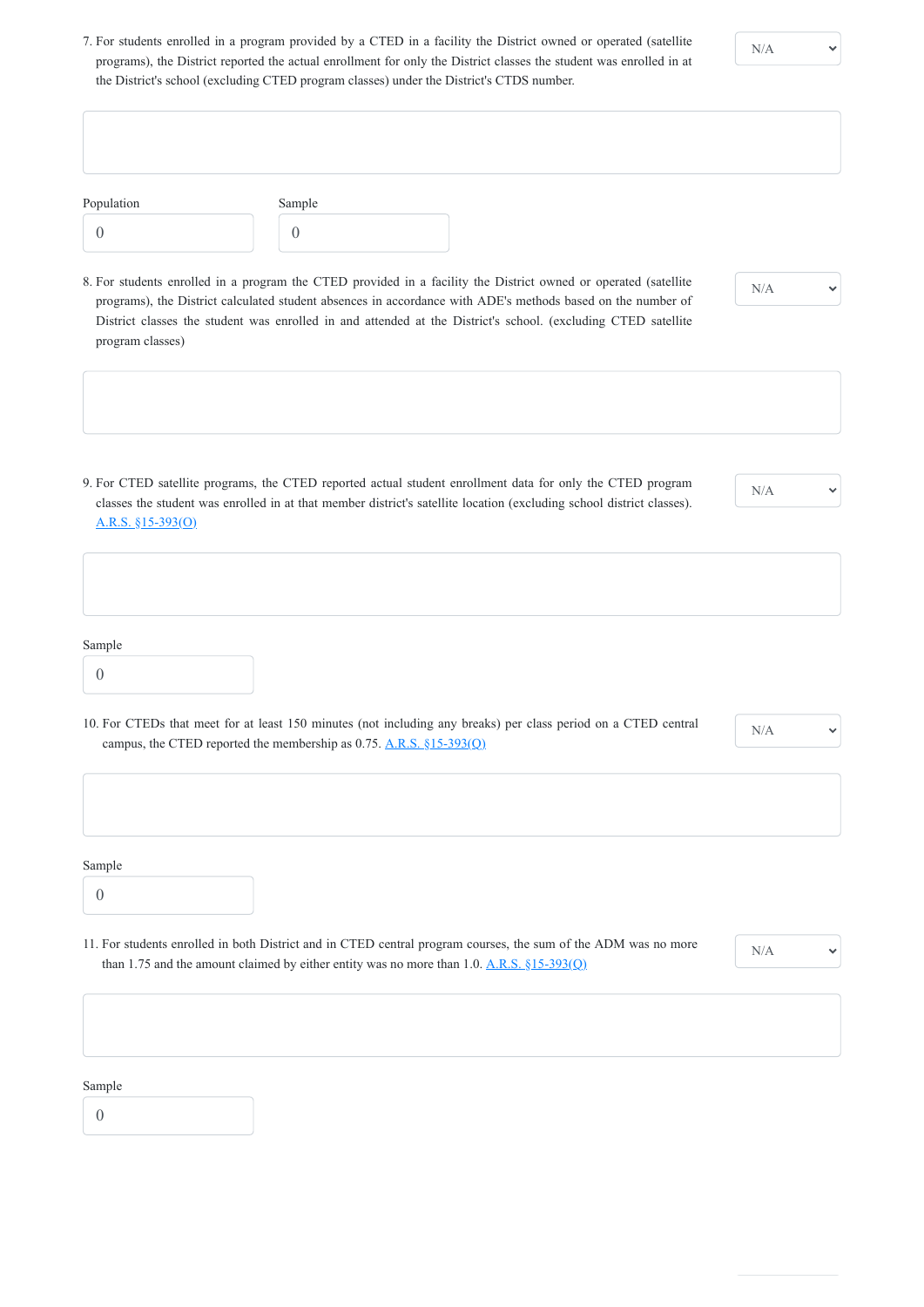12. The District maintained appropriate documentation and accurately reported students enrolled in its AOI program, including redetermining the actual full time equivalent (FTE) for each student enrolled in an AOI Program following a student's withdrawal or after the end of the school year. A.R.S.  $815-808$ 

 $\checkmark$ 

16. The District obtained and maintained verifiable documentation of Arizona residency for enrolled students, including students in its AOI program. [A.R.S. §15-802\(B\)\(1\)](https://www.azleg.gov/viewdocument/?docName=https://www.azleg.gov/ars/15/00802.htm) and [ADE's Updated Residency Guidelines](https://www.azed.gov/policy/updated-residency-guidelines)

| Sample<br>$\overline{0}$                                          |                                                                                                                                                                                                                         |                |  |
|-------------------------------------------------------------------|-------------------------------------------------------------------------------------------------------------------------------------------------------------------------------------------------------------------------|----------------|--|
| document on file. $\underline{A.R.S}$ §15-828( $\underline{D}$ ). | 13. The District ensured the student's name in the student management system matched the name on the legal                                                                                                              | N <sub>o</sub> |  |
| student's name.                                                   | For one of 10 entries reviewed, the student's name in the student management system could not be agreed to a legal document bearing the                                                                                 |                |  |
|                                                                   |                                                                                                                                                                                                                         |                |  |
|                                                                   |                                                                                                                                                                                                                         |                |  |
| 10                                                                |                                                                                                                                                                                                                         |                |  |
|                                                                   | 14. The entry date in the computerized attendance system agreed to the entry form and was entered into the<br>attendance system within 5 working days after the actual date of the student's enrollment. A.R.S §15-828. | N <sub>o</sub> |  |
|                                                                   | For three of 10 entries reviewed, the date in the computerized attendance system did not agree to the entry form.                                                                                                       |                |  |
|                                                                   | Sample                                                                                                                                                                                                                  |                |  |
| Sample<br>Population<br>145                                       | 10                                                                                                                                                                                                                      |                |  |

No

 $\checkmark$ 

For one of 10 entries reviewed, verifiable documentation of Arizona residency upon enrollment was not maintained.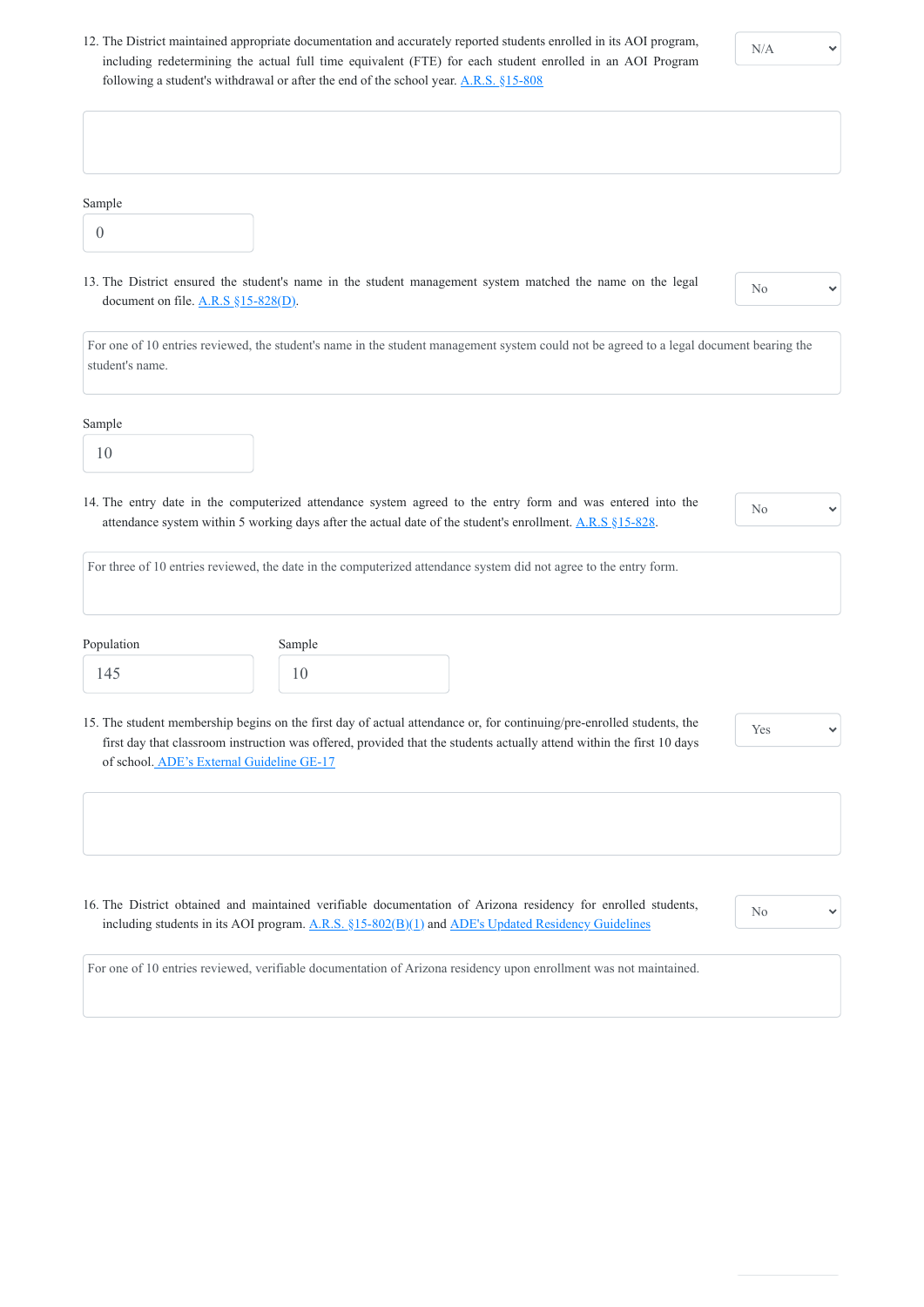17. The District reported student withdrawal dates to ADE within 5 working days and maintained documentation that supported the date of data entry.

No

 $\checkmark$ 

|                                |                                                                         | For one of 10 withdrawals reviewed, the date on the withdrawal form did not agree to the date in the computerized system.                                                                                                                                                                                                                            |                |
|--------------------------------|-------------------------------------------------------------------------|------------------------------------------------------------------------------------------------------------------------------------------------------------------------------------------------------------------------------------------------------------------------------------------------------------------------------------------------------|----------------|
| Population                     | Sample                                                                  |                                                                                                                                                                                                                                                                                                                                                      |                |
| 50                             | 10                                                                      |                                                                                                                                                                                                                                                                                                                                                      |                |
|                                | forms were signed by a District administrator. A.R.S. §15-827           | 18. The District prepared and retained the Official Notice of Pupil Withdrawal form for each withdrawal, and the                                                                                                                                                                                                                                     | Yes            |
|                                |                                                                         | 19. The District counted students withdrawn for having 10 consecutive unexcused absences in membership only<br>through the last day of actual attendance or excused absence. $\underline{A.R.S.\S15-901(A)(1)}$<br>For one of 10 students withdrawn for having 10 consecutive unexcused absences, the withdrawal date was not the last day of actual | N <sub>o</sub> |
| attendance or excused absence. |                                                                         |                                                                                                                                                                                                                                                                                                                                                      |                |
| Population                     | Sample<br>10                                                            |                                                                                                                                                                                                                                                                                                                                                      |                |
| 46                             |                                                                         |                                                                                                                                                                                                                                                                                                                                                      |                |
|                                | system records for the first 100 days of school. A.R.S. §15-901         | 20. The District uploaded membership and absence information to ADE that agreed to the District's computerized                                                                                                                                                                                                                                       | Yes            |
|                                |                                                                         |                                                                                                                                                                                                                                                                                                                                                      |                |
|                                | charged tuition as applicable. $\underline{A.R.S. \S15-823(G)}$ and (L) | 21. The District excluded nonresident students from the District's student count and State aid calculations and                                                                                                                                                                                                                                      | N <sub>o</sub> |

22. The District reported students who completed all high school requirements with the applicable graduation code

 $\checkmark$ 

#### and used the appropriate year-end status code for all other students.

N/A

No high school.

#### Sample

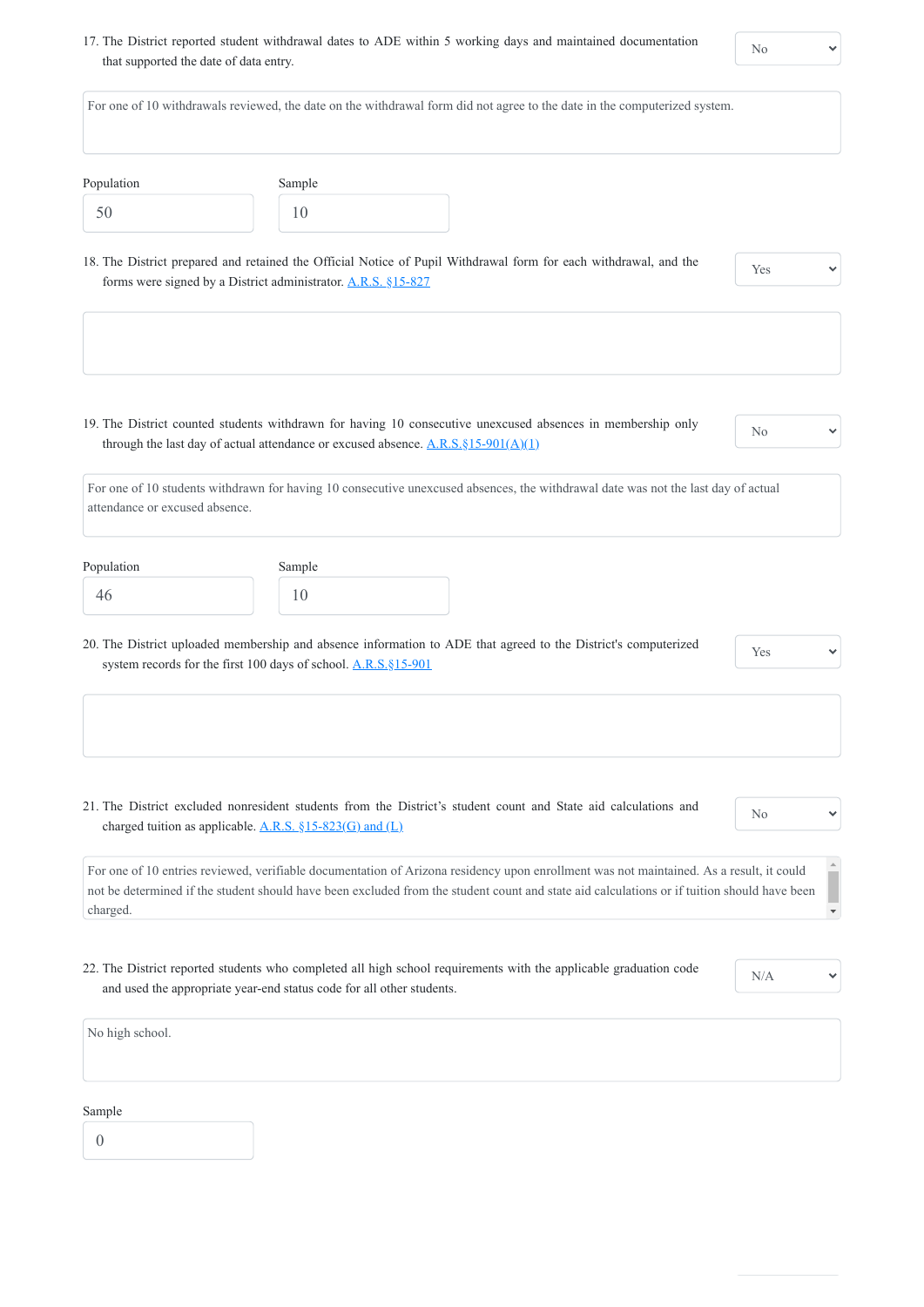# **Information technology**

- **Objective: To determine whether the District adopted an information technology (IT) security framework that aligned with credible industry standards and implemented controls that provide reasonable assurance that its data was accurate and reliable and protected from unintended exposure and consequences. Test work should determine that the District adopted a framework and controls were operating to protect District and student data.**
- 1. The District maintained adequate separation of duties in its IT systems that prevented 1 employee from completing a transaction without additional review and approval procedures. Yes

2. The District reviewed and documented any system or software changes implemented.

3. The District assessed security risks for its systems and data and provided employees annual security awareness training.

Yes

4. The District removed terminated or transferred employees' or vendors' access immediately from all systems.

5. The District's system software and hardware was physically protected from unauthorized access, theft, and environmental hazards.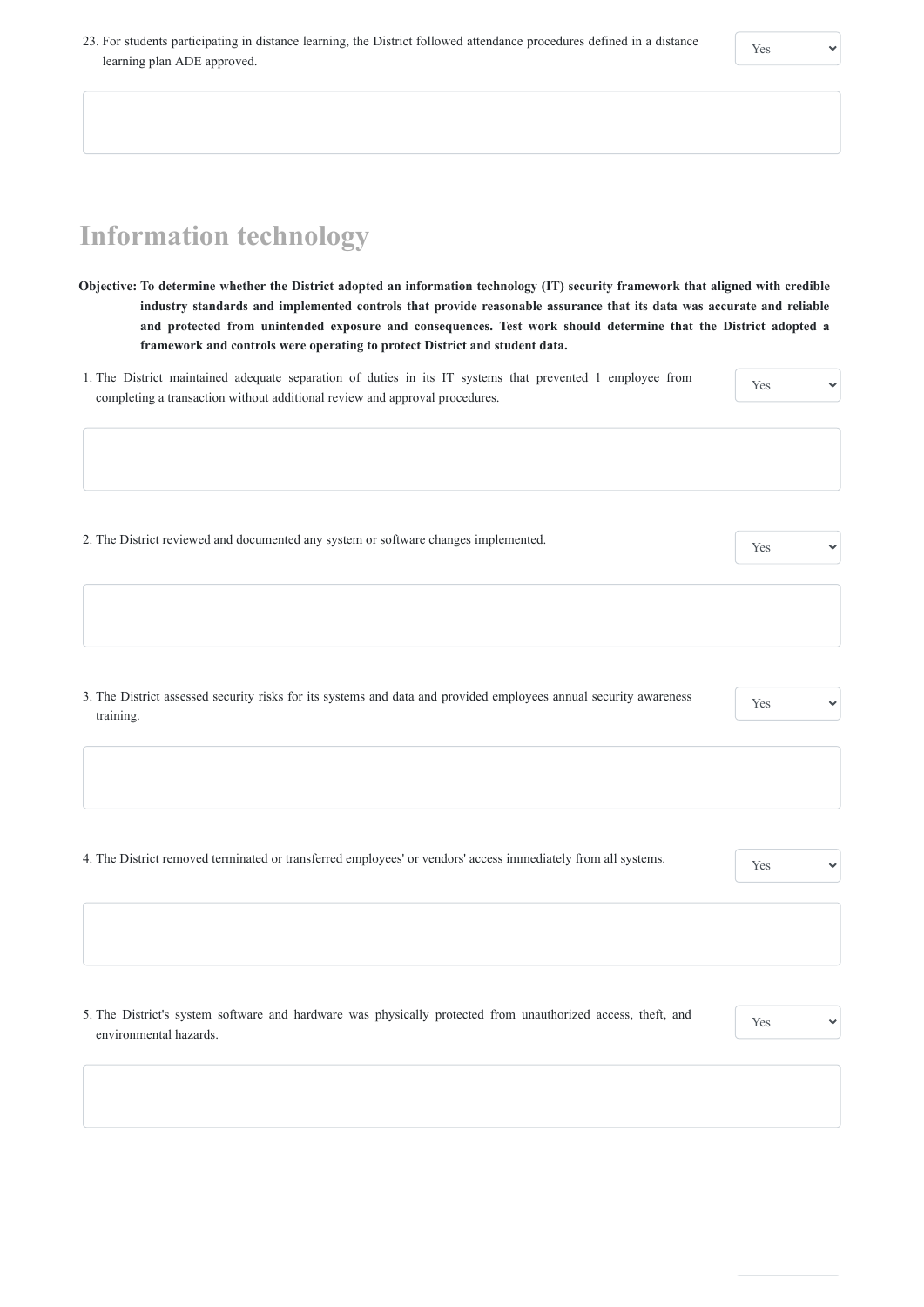6. The District scheduled and performed backup-control procedures for all critical systems at least annually to ensure uninterrupted operations and minimal loss of data.

| 7. The District routinely completed software and application updates and patches when they became available. | Yes |
|--------------------------------------------------------------------------------------------------------------|-----|

8. The District had vendor contracts or data-sharing agreements in place with 3rd parties accessing or hosting District data that addressed controls to support security and processing integrity, and backup procedures if applicable, before data was accessed/shared.

#### Yes

9. The District ensured changes to data in business (i.e., employee information, pay rates) and IT (i.e., user roles, access rights) systems were approved by an authorized individual prior to processing changes.

#### Yes

10. The District enforced data security policies that required strong network passwords that aligned with credible industry standards, such as strong password requirements, screen locks, repeated failed sign-on attempt lockouts, and prohibited sharing of user IDs and passwords.

#### Yes

 $\checkmark$ 

11. The District's IT systems generated electronic audit trail reports or change logs with information about the electronic transactions that the District reviewed or analyzed regularly to determine transactions' propriety.

Yes

12. The District monitored and reviewed IT system-generated incident or error reports to identify security threats or other unusual activity and addressed the instances.

| Yes | $\checkmark$ |
|-----|--------------|
|-----|--------------|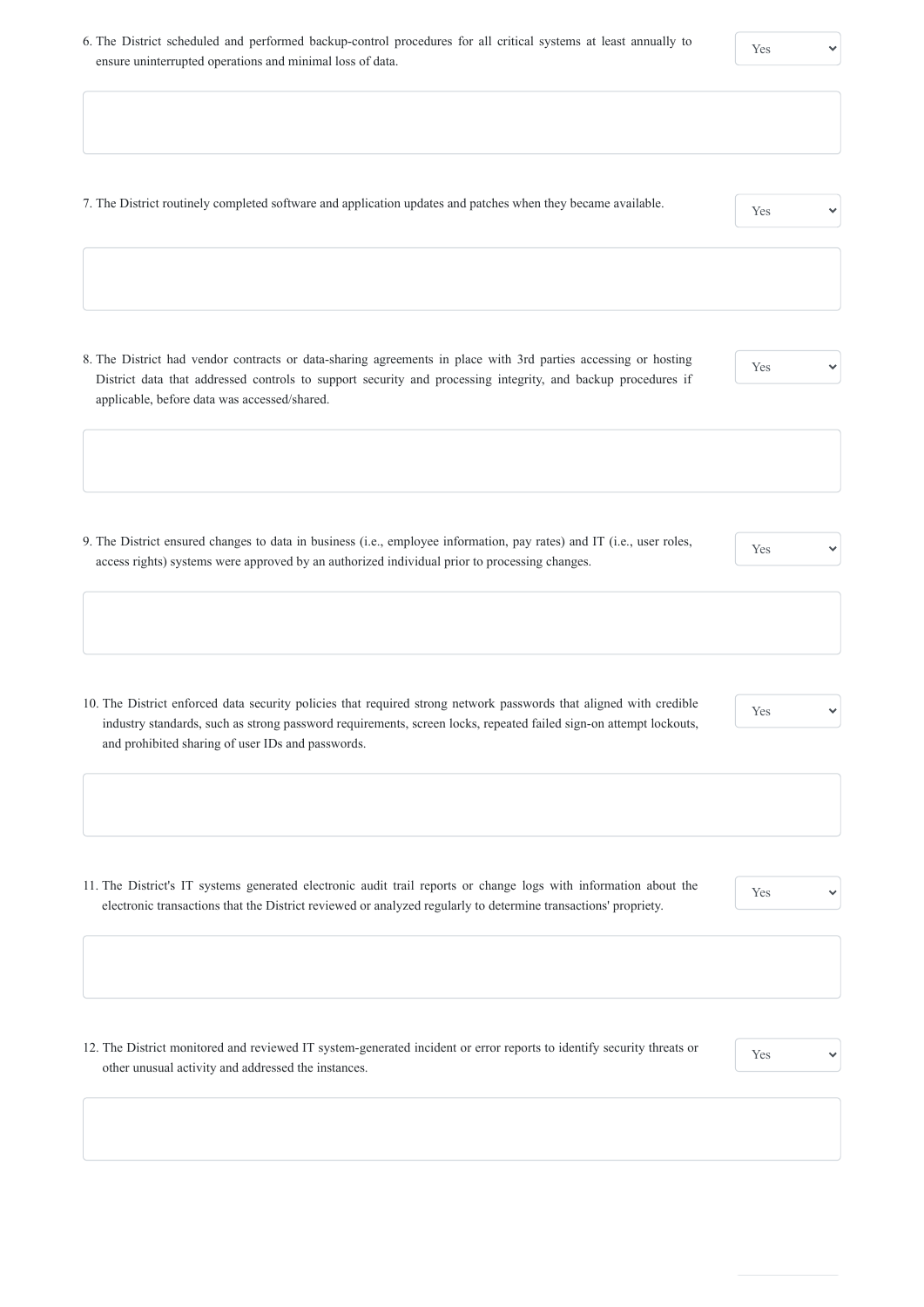- **Objective: To determine whether the District has implemented effective controls for its transportation program to ensure it properly reports its transportation miles and student riders to ADE, which helps to ensure the District receives the appropriate amount of State aid.**
- 1. The District accurately calculated and maintained documentation for miles and students reported on the Transportation Route Report submitted to ADE. [A.R.S. §15-922](https://www.azleg.gov/viewdocument/?docName=https://www.azleg.gov/ars/15/00922.htm)

## **Transportation support**

- **Objective: To determine whether the District has implemented effective controls to properly protect and maintain its records, including student and employee data, and that its records were disposed of securely and in accordance with established time frames.**
- 1. The District established and followed policies and procedures to properly protect, maintain, and dispose of personally identifiable information and confidential records, such as student and employee information and social security numbers. [www.azlibrary.gov/records](https://apps.azlibrary.gov/records/general.aspx)

Yes

### **Records management**

Yes

# **General long-term debt**

**Objective: To determine whether the District is following the laws related to bonds to ensure voters are informed and the District complies with the bond covenants.**

1. The District calculated and issued debt in accordance with Arizona Revised Statutes and the Arizona Constitution. [A.R.S. §15-1021](https://www.azleg.gov/viewdocument/?docName=https://www.azleg.gov/ars/15/01021.htm)

| N/A | $\checkmark$ |
|-----|--------------|
|     |              |

No bonds issued during the year.